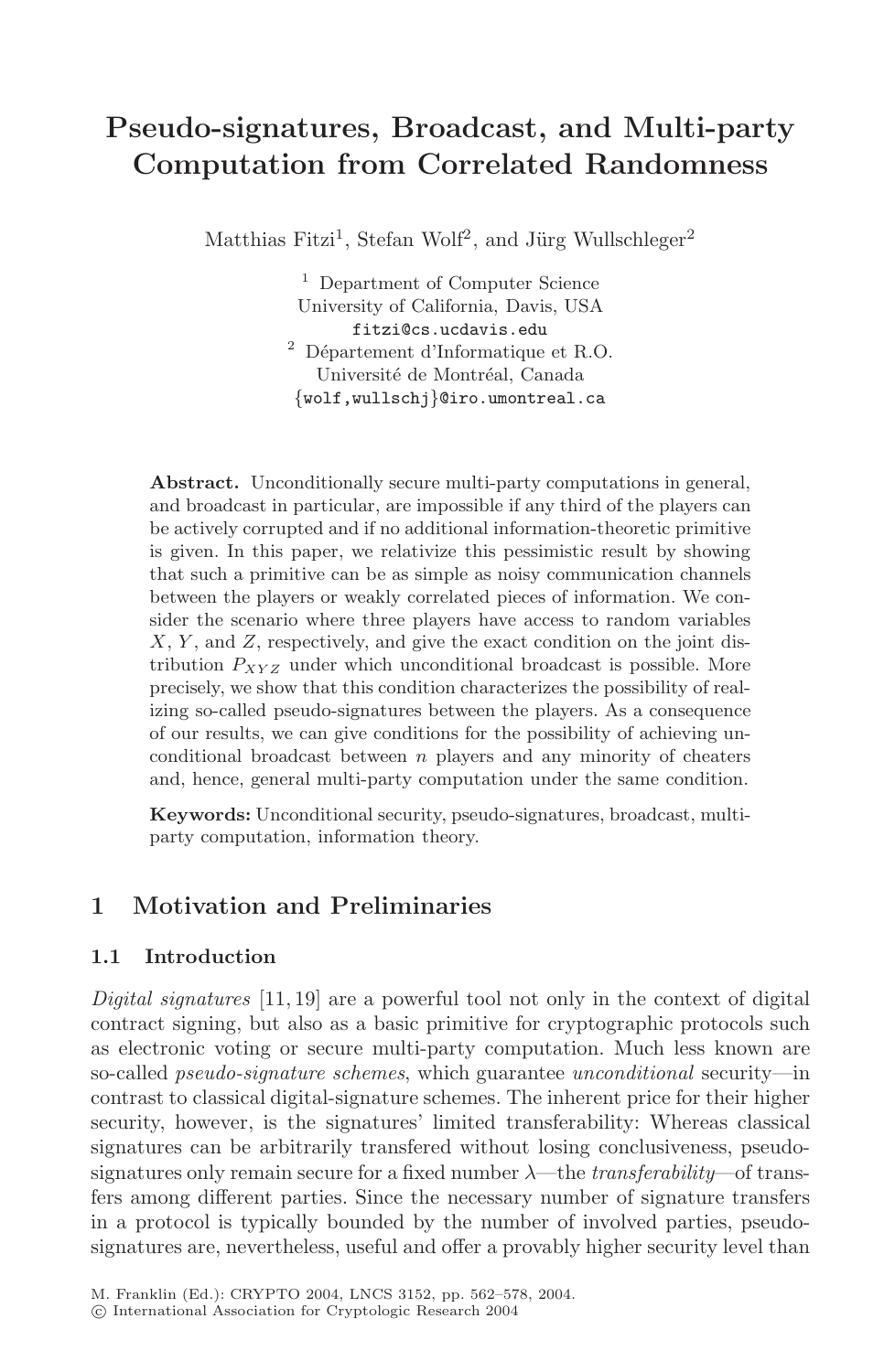traditional signature schemes. For example, the authenticated broadcast protocol in [13] can be based on pseudo-signatures and then guarantees unconditional (instead of computational) security against any number of corrupted players [25].

A pseudo-signature scheme among a number of players can either be set up by a mutually trusted party, by a protocol among the players when given global broadcast channels, or—as we will show—by exploiting an information source that provides the players with certain correlated pieces of information—a similar model has been considered in [21] in the context of secret-key agreement.

In this paper, we consider the general case of an information source that provides a set of n players with pieces of information distributed according to some given joint probability distribution. For the case of three players, we completely characterize when such an information source allows for setting up a pseudosignature scheme. This result can be used for deriving a complete characterization of when unconditionally secure three-party computation—or broadcast, in particular—is achievable in the presence of an actively corrupted player. Furthermore, we give, in the same model, a sufficient condition for the achievability of unconditionally secure multi-party computation for any number  $n$  of players secure against  $t < n/2$  actively corrupted players.

#### **1.2 Context and Previous Work**

*Pseudo-signature schemes (PSS).* The first pseudo-signature-like scheme was given in form of an information-checking protocol among three players [26]. In contrast to real pseudo-signatures, however, the signer is required to commit to her input value already during the setup of the scheme.

The first PSS was introduced in [7] with the restriction to be secure only with respect to a correct signer. In [25], finally, a complete PSS was proposed for any transferability  $\lambda$  and any number of corrupted players.

*Setting up a PSS.* It was shown in [25] how to set up a PSS using global broadcast channels, where the *dining-cryptographers protocol* [5, 4] was used. Obtaining a PSS from a common random source was considered in [15, 16], but only with respect to three players and *one particular* probability distribution.

*Broadcast.* The *broadcast problem* was introduced in [20]. It was proven that, in the standard model with secure channels between all pairs of players, but without the use of a signature scheme, broadcast is achievable if and only if the number t of cheaters satisfies  $t < n/3$ . Furthermore, it was shown that when additionally a signature scheme is given among the  $n$  players, then computationally secure broadcast is achievable for any number of corrupted players. The first efficient such protocol was given in [12]. In [25], an efficient protocol was given with unconditional security based on a pseudo-signature scheme with transferability  $t + 1$ .

*Multi-party computation (MPC).* Broadcast—or the availability of signatures with sufficiently high transferability—is a limiting factor for general *multi-party*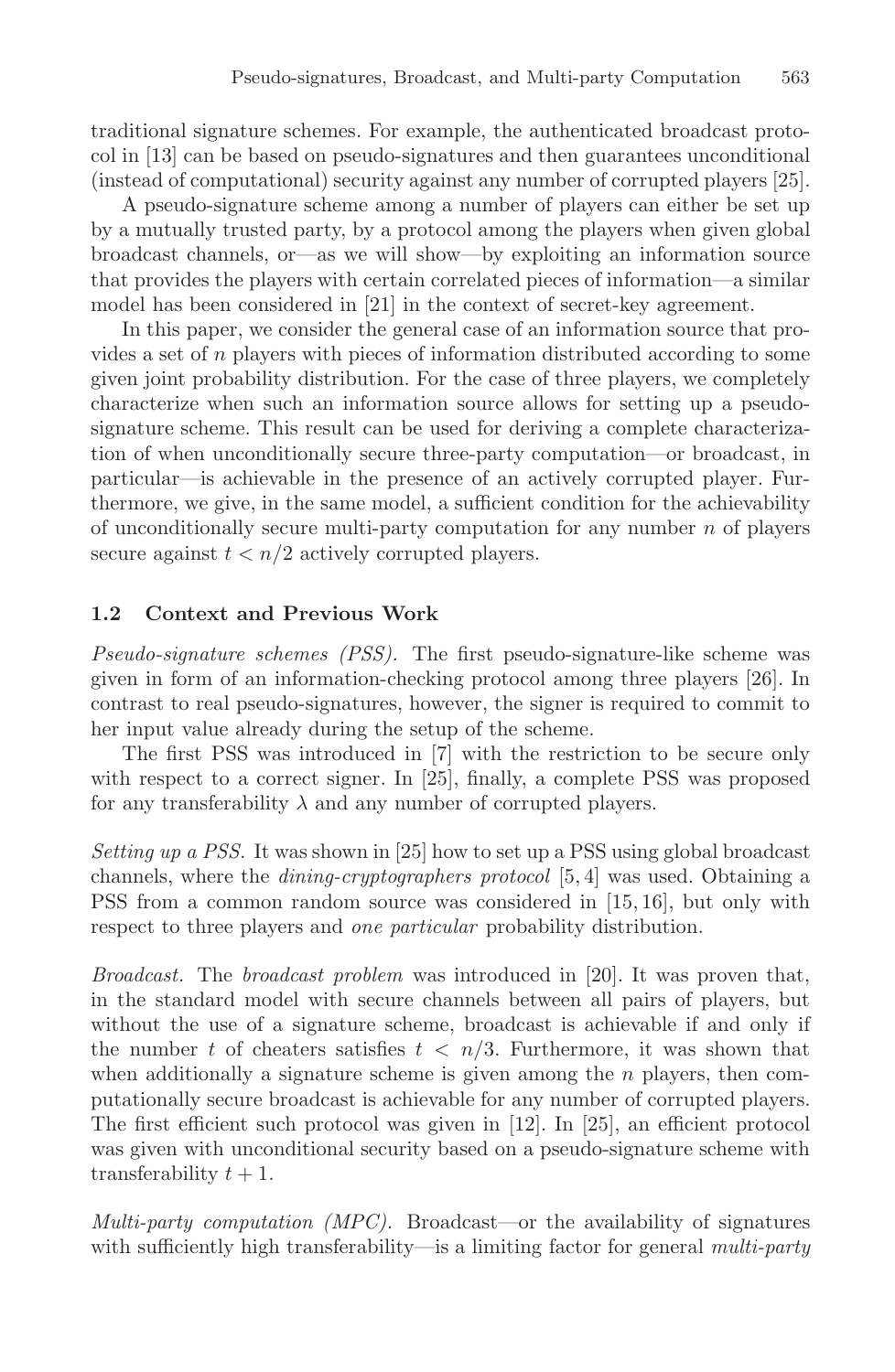*computation* introduced in [27]. A complete solution with respect to computational security was given in  $[18]$ . In  $[2, 6]$ , it was shown that in a model with only pairwise secure channels, MPC unconditionally secure against an active adversary is achievable if and only if  $t < n/3$  players are corrupted. As shown in [1, 26],  $t < n/2$  is achievable when global broadcast channels are additionally given—and this bound was shown tight. A protocol more efficient than those in  $[1, 26]$  was given in  $[10]$ .

### **1.3 Our Results**

We first consider a set of three players, connected in pairs by secure channels, where an additional information source provides the players with correlated pieces of information. We give a necessary and sufficient condition on the joint probability distribution of this side information for when a pseudo-signature scheme can be set up among the three players with a *designated* signer. Furthermore, we show that the tight condition for the achievability of broadcast or multi-party computation among three players unconditionally secure against one actively corrupted player is exactly the same as the one for a pseudo-signature scheme with respect to an *arbitrary*. The derived condition shows that pseudosignature schemes and broadcast among three players are possible under much weaker conditions than previously known.

We further consider the general case of  $n$  players, connected in pairs by secure channels, where, again, an additional information source provides the players with side information. For this model, and under the assumption that an active adversary can corrupt up to  $t < n/2$  players, we show that MPC is possible under much weaker conditions than previously known.

# **1.4 Model and Definitions**

We consider a set  $P = \{P_1, \ldots, P_n\}$  of n players that are connected by a complete, synchronous network of pairwise secure channels—in the presence of an active adversary who can select up to t players and corrupt them in an arbitrary way. Furthermore, we assume this adversary to be computationally unbounded. A player which does not get corrupted by the adversary is called *correct*.

**Pseudo-signatures.** We follow the definition of pseudo-signature schemes as given in [25].

**Definition 1.** A *pseudo-signature scheme (PSS) with transferability*  $\lambda$  among the players  $P_1, \ldots, P_n$ , where  $P_1$  is the signer, satisfies the following properties.

- *Correctness.* If player  $P_1$  is correct and signs a message, then a correct player  $P_i$  accepts this message from  $P_1$  except with small probability.
- *Unforgeability.* A correct player  $P_i$  rejects any message that has not been signed by  $P_1$  except with small probability.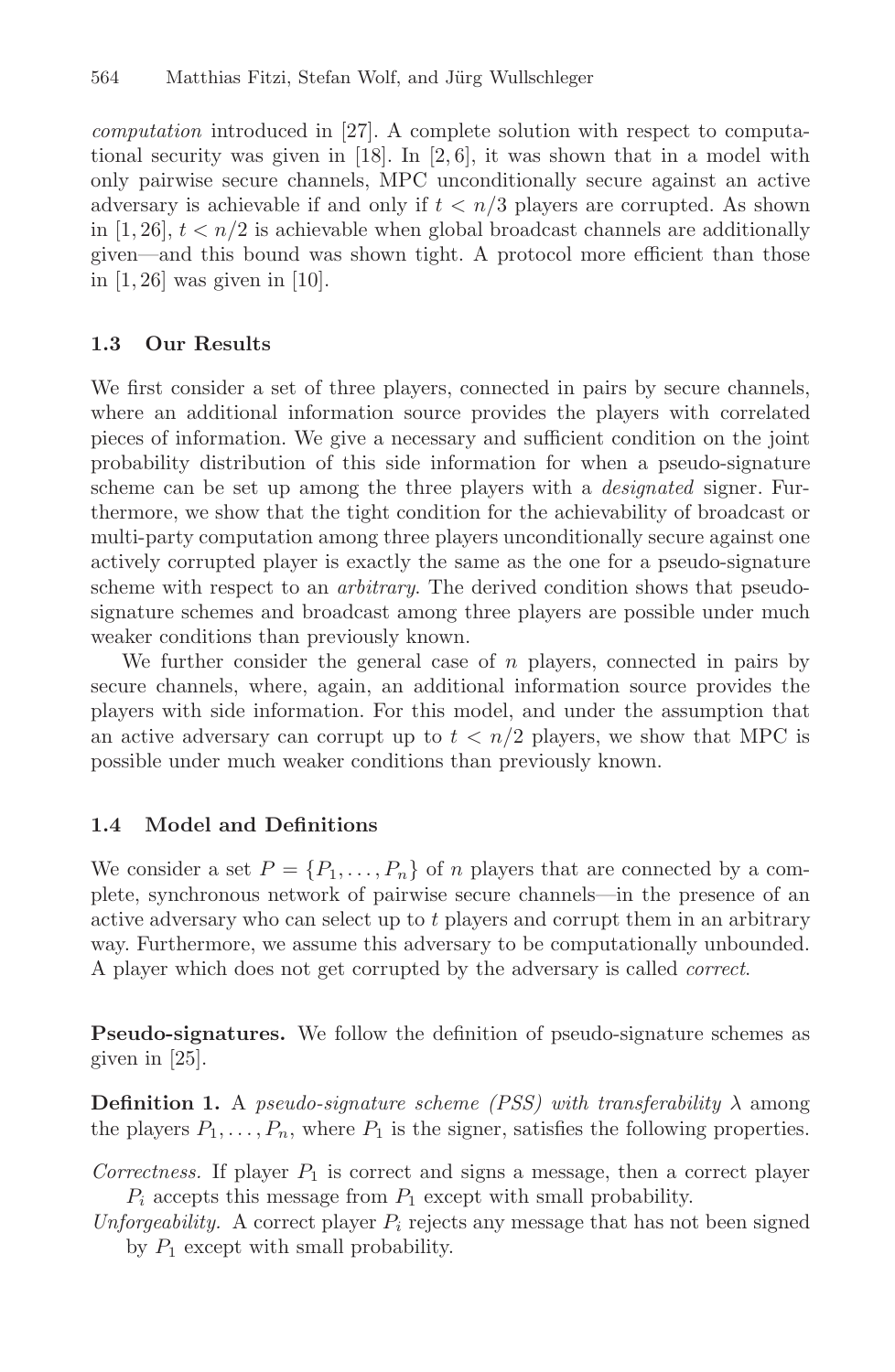*Transferability.* A message signed by the correct player  $P_1$  can be transferred  $\lambda$ times, e.g., via

$$
P_1 \to P_{i_1} \to \cdots \to P_{i_{\lambda+1}} \ ,
$$

such that we have for each  $j \leq \lambda$  and correct players  $P_{i_j}$  and  $P_{i_{j+1}}$  that if  $P_{i_j}$  accepts a message m, then  $P_{i_{j+1}}$  accepts the same message except with small probability.

If the path  $i_1, \ldots, i_{\lambda+1}$  can be arbitrary, we call the scheme a *PSS with arbitrary transfer paths*, if the transfer is restricted to a specific path  $i_1, \ldots, i_{\lambda+1}$ , we call it a *PSS with transfer path*  $i_1, \ldots, i_{\lambda+1}$ .

The choice  $\lambda = 1$  will be sufficient in our case since any such PSS allows for broadcast for  $t < n/2$  corrupted players [17].

**Broadcast and Multi-party Computation.** *Broadcast* is the problem of having a (possibly corrupted) sender distribute a value to every player such that all correct players are guaranteed to receive the same value.

**Definition 2.** A protocol among players  $P_1, \ldots, P_n$ , where  $P_1$  is the sender and holds input  $x_s$ , and where every player  $P_i$  computes an output  $y_i$ , achieves *broadcast* if it satisfies the following conditions.

- *Validity*. If the sender  $P_1$  is correct, then every correct player  $P_i$  computes the output  $y_i = x_s$ .
- *Consistency.* All correct players  $P_i$  and  $P_j$  compute the same output value, i.e.,  $y_i = y_j$  holds.

Broadcast is a special case of the more general problem of *multi-party computation (MPC)*, where the players want to evaluate in a distributed way some given function of their inputs and hereby guarantee privacy of these inputs as well as correctness of the computed result. From a qualitative point of view, the security of multi-party computation is often broken down to the conditions *privacy*, *correctness*, *robustness*, and *fairness*. In [8], it was shown that all these conditions can only be satisfied simultaneously if  $t < n/2$  holds—the case to which we restrict our considerations in this paper.

# **2 Dependent Parts and Simulation of Random Variables**

In this section we introduce the notion of the dependent part of a random variable with respect to another, and a certain simulatability condition, defined for a triple of random variables. The *dependent part of* X *from* Y isolates the part of  $X$  that is dependent on Y. Note that we always assume that the joint distribution is known to all the players.

**Definition 3.** Let X and Y be two random variables, and let  $f(x) = P_{Y|X=x}$ . The *dependent part of* X from Y is defined as  $X \setminus Y := f(X)$ .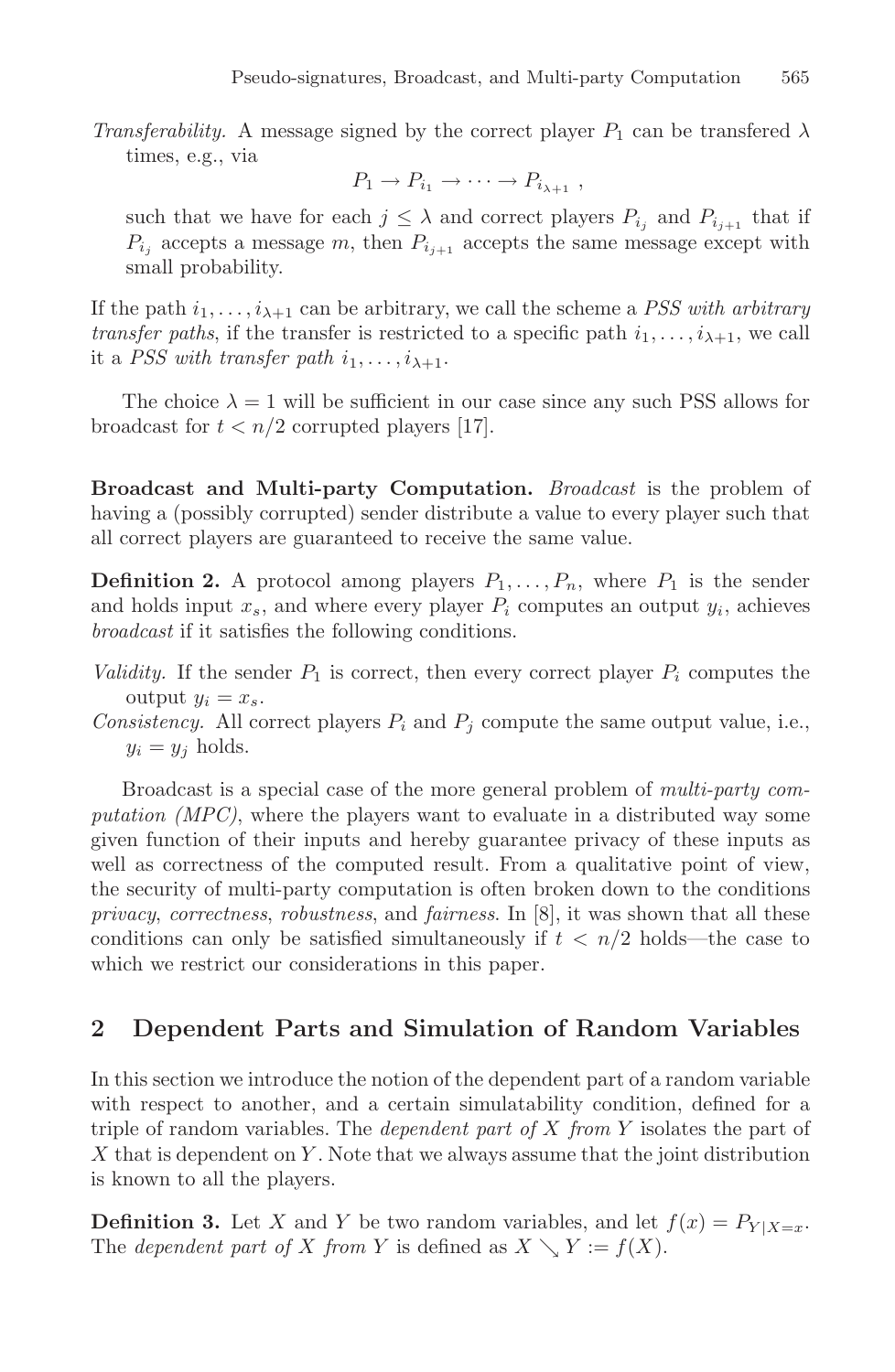The random variable  $X \setminus Y$  is a function of X and takes on the value of the conditional probability distribution  $P_{Y|X=x}$ .

**Lemma 1.** For all X and Y, we have  $X \leftrightarrow (X \setminus Y) \leftrightarrow Y$ , i.e., the *sequence*  $X, X \setminus Y, Y$  *is a Markov chain*<sup>1</sup>.

*Proof.* Let  $K = f(X) = X \setminus Y$ . For all  $x \in \mathcal{X}$ —the range of  $X$ —and  $k = f(x)$ , we have  $P_{Y|X=x,K=k} = P_{Y|K=k}$ , and, hence,  $P_{Y|XK} = P_{Y|K}$ .

We will now show that  $K = X \setminus Y$  is the part of X that a player who knows Y can verify to be correct. Lemma 2 shows that every  $\overline{K}$  a player knowing X can construct that has the same joint distribution with  $Y$  as the actual  $K$  must indeed be *identical* with K. Lemma 3 shows that from K, a random variable  $\overline{X}$ can be constructed which has the same joint distribution with  $Y$  as  $X$ . Hence, K is the largest part of X that someone knowing Y can verify to be correct.

**Lemma 2.** Let X, K,  $\overline{K}$ , and Y be random variables such that  $K = X \setminus Y$ ,  $Y \longleftrightarrow X \longleftrightarrow \overline{K}$ , and  $P_{KY} = P_{\overline{KY}}$  hold. Then we have  $\overline{K} = K$ .

*Proof.* We have  $K = f(X)$ ,  $P_{\overline{K}|XY} = P_{\overline{K}|X}$ ,  $P_K = P_{\overline{K}}$ , and  $P_{Y|K} = P_{Y|\overline{K}}$ . Let us have a look at a value k for which  $P_{Y|K=k}$  cannot be expressed as a linear combination of  $P_{Y|X=x_i}$  for  $x_i \in \mathcal{X}$  with  $f(x_i) \neq k$ . (It is easy to see that such a k must exist.) Let S be the set of all x with  $f(x) = k$ . In order to achieve  $P_{Y|\overline{K}=k} = P_{Y|K=k}$ , no x' not in S can be mapped to k by  $P_{\overline{K}|X}$ . Since  $P_{\overline{K}}(k) = P_K(k)$  holds,  $P_{\overline{K}|X}$  must map all values from S to k.

We remove the elements of S from  $X$ , repeat the same argument for the next k, and continue this process until X is empty. Hence,  $P_{\overline{K}|X}$  maps all x to  $f(x)$ , and  $\overline{K} = K$  holds.

**Lemma 3.** Let X and Y be random variables, and let  $K = X \setminus Y$ . There *exists a channel*  $P_{\overline{X}|K}$ —which is equal to  $P_{X|K}$ —such that  $P_{XY} = P_{\overline{X}Y}$  holds, where  $P_{\overline{X}Y} = \sum_{k} P_{KY} P_{\overline{X}|K}$ .

*Proof.* Using Lemma 1, we get  $P_{\overline{X}Y} = \sum_k P_{KY} P_{\overline{X}|K} = \sum_k P_{KY} P_{X|K} = P_{XY}$ .  $\Box$ 

The *simulatability condition*, which allows for determining the possibility of secret-key agreement over unauthenticated channels, was defined in [22] and further analyzed in [24]. It defines whether given  $Z$ , it is possible to simulate X in such a way that someone who only knows  $Y$  cannot distinguish the simulation of  $X$  from the true  $X$ .

<sup>1</sup> A sequence of three random variables *A, B, C* forms a *Markov chain*, denoted by *A* ←→ *B* ←→ *C*, if *I*(*A*; *C*|*B*) = 0 holds or, equivalently, if we have  $P_{C|AB}(c, a, b)$  =  $P_{C|B}(c, b)$  for all  $(a, b, c) \in A \times B \times C$ .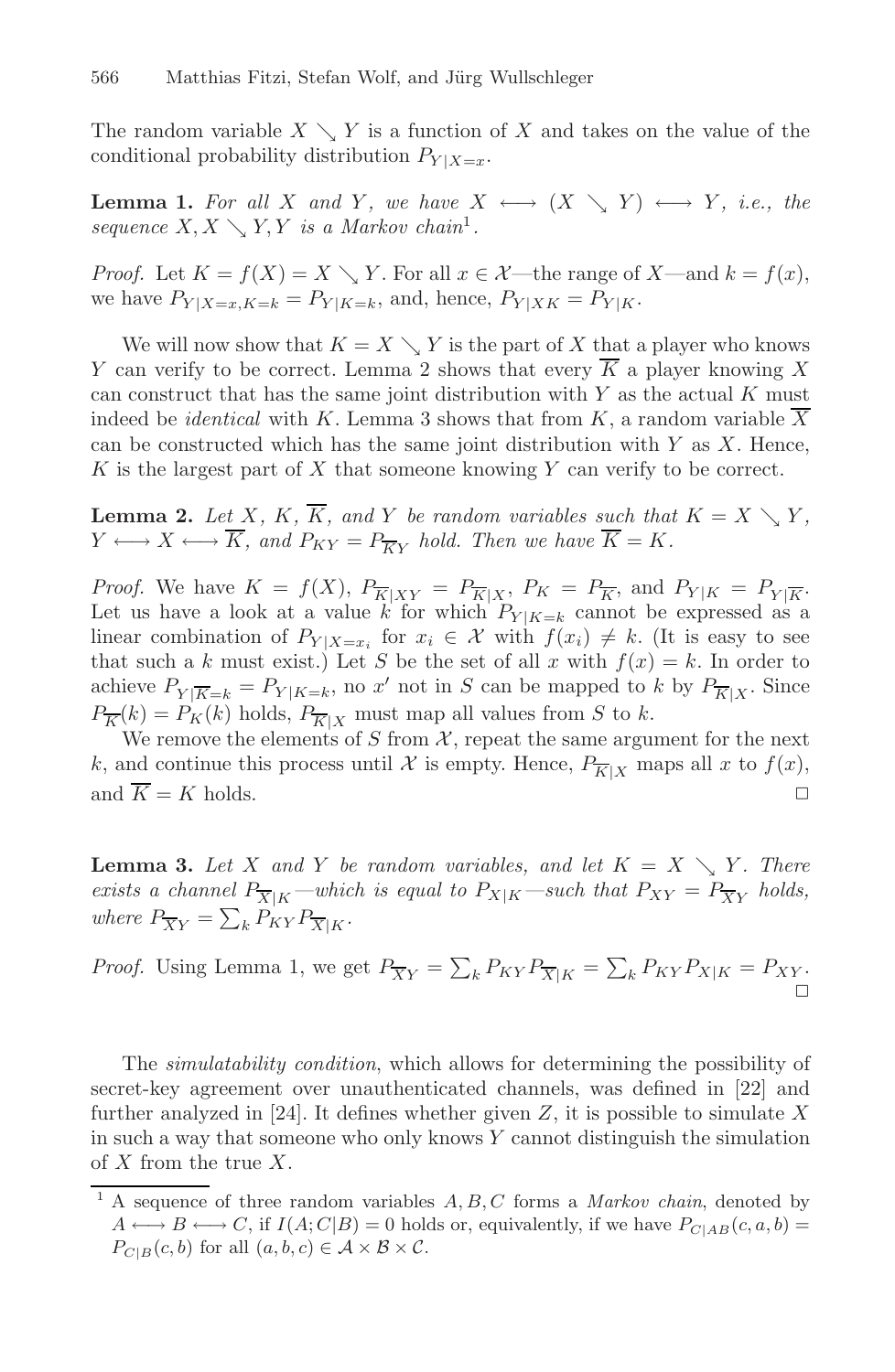**Definition 4.** Let X, Y, and Z be random variables. Then X is *simulatable by* Z *with respect to* Y , denoted by

$$
sim_Y(Z \to X),
$$

if there exists a conditional distribution  $P_{\overline{X}|Z}$  such that  $P_{\overline{X}Y} = P_{XY}$  holds, where  $P_{\overline{X}Y} = \sum_z P_{YZ} P_{\overline{X}|Z}$ .

**Lemma 4.** For all  $P_{XYZ}$ , we have  $\text{sim}_Y(Z \rightarrow X)$  *if and only if* 

$$
sim_Y(Z \to (X \searrow Y)) \ .
$$

*Proof.* Let  $K := X \setminus Y$ . K is a function of X and can be simulated whenever the same holds for X. On the other hand, let  $P_{\overline{K}|Z}$  be a channel that simulates K. It follows from Lemma 3 that there exists a channel  $P_{\overline{X}|\overline{K}}$ —which is equal to  $P_{X|K}$ —such that the channel  $P_{\overline{X}|\overline{Z}} := \sum P_{\overline{X}|\overline{K}} P_{\overline{K}|\overline{Z}}$  simulates X. to  $P_{X|K}$ — such that the channel  $P_{\overline{X}|Z} := \sum P_{\overline{X}|\overline{K}} P_{\overline{K}|Z}$  simulates X.

**Lemma 5.** For all  $P_{XYZ}$ , we have  $\text{sim}_Z(Y \rightarrow [X, Y])$  *if and only if*  $X \leftrightarrow$  $Y \longleftrightarrow Z$ .

*Proof.* Suppose first that we have  $\text{sim}_Z(Y \to [X, Y])$ . There must exist a channel  $P_{\hat{X}\hat{Y}|Y}$  such that  $P_{\hat{X}\hat{Y}Z} = P_{XYZ}$  holds, where  $P_{\hat{X}\hat{Y}Z} = \sum P_{YZ}P_{\hat{X}\hat{Y}|Y}$ . Let  $K := Y \searrow Z$  and  $\hat{K} := \hat{Y} \searrow Z$ . Because of  $Z \longleftrightarrow Y \longleftrightarrow \hat{Y}$  and  $P_{\hat{Y}Z} = P_{YZ}$ , we have  $Z \longleftrightarrow Y \longleftrightarrow \hat{K}$  and  $P_{\hat{K}Z} = P_{KZ}$ . It follows from Lemma 2 that  $\hat{K} = K$ holds. From Lemma 1 follows that  $P_{Y|KZ} = P_{Y|K}$ . We also have  $P_{\hat{X}|\hat{K}\hat{Y}} = P_{\hat{X}|\hat{Y}}$ . Now,

$$
P_{\hat{X}\hat{Y}Z} = \sum_{y} P_{YZ} P_{\hat{X}\hat{Y}|Y} = \sum_{y} \sum_{k} P_{KZ} P_{Y|KZ} P_{\hat{X}\hat{Y}|Y}
$$
  
= 
$$
\sum_{k} P_{KZ} \sum_{y} P_{Y|K} P_{\hat{X}\hat{Y}|Y} = \sum_{k} P_{KZ} P_{\hat{X}\hat{Y}|K}
$$
  
= 
$$
\sum_{k} P_{\hat{K}Z} P_{\hat{X}\hat{Y}|\hat{K}} = \sum_{k} P_{\hat{K}Z} P_{\hat{Y}|\hat{K}} P_{\hat{X}|\hat{K}\hat{Y}} = P_{\hat{Y}Z} P_{\hat{X}|\hat{Y}}.
$$

It follows that  $P_{X|YZ} = P_{\hat{X}|\hat{Y}Z} = P_{\hat{X}|\hat{Y}} = P_{X|Y}$  holds and, hence,  $X \longleftrightarrow Y \longleftrightarrow Y$ Z.

Suppose now that we have  $X \leftrightarrow Y \leftrightarrow Z$ . It follows  $P_{X|YZ} = P_{X|Y}$ . Let  $P_{\hat{X}\hat{Y}|Y} := P_{XY|Y}$ . We get

$$
P_{\hat{X}\hat{Y}Z} = \sum_{y} P_{YZ} P_{\hat{X}\hat{Y}|Y} = P_{YZ} P_{X|Y} = P_{YZ} P_{X|YZ} = P_{XYZ}.
$$

 $\Box$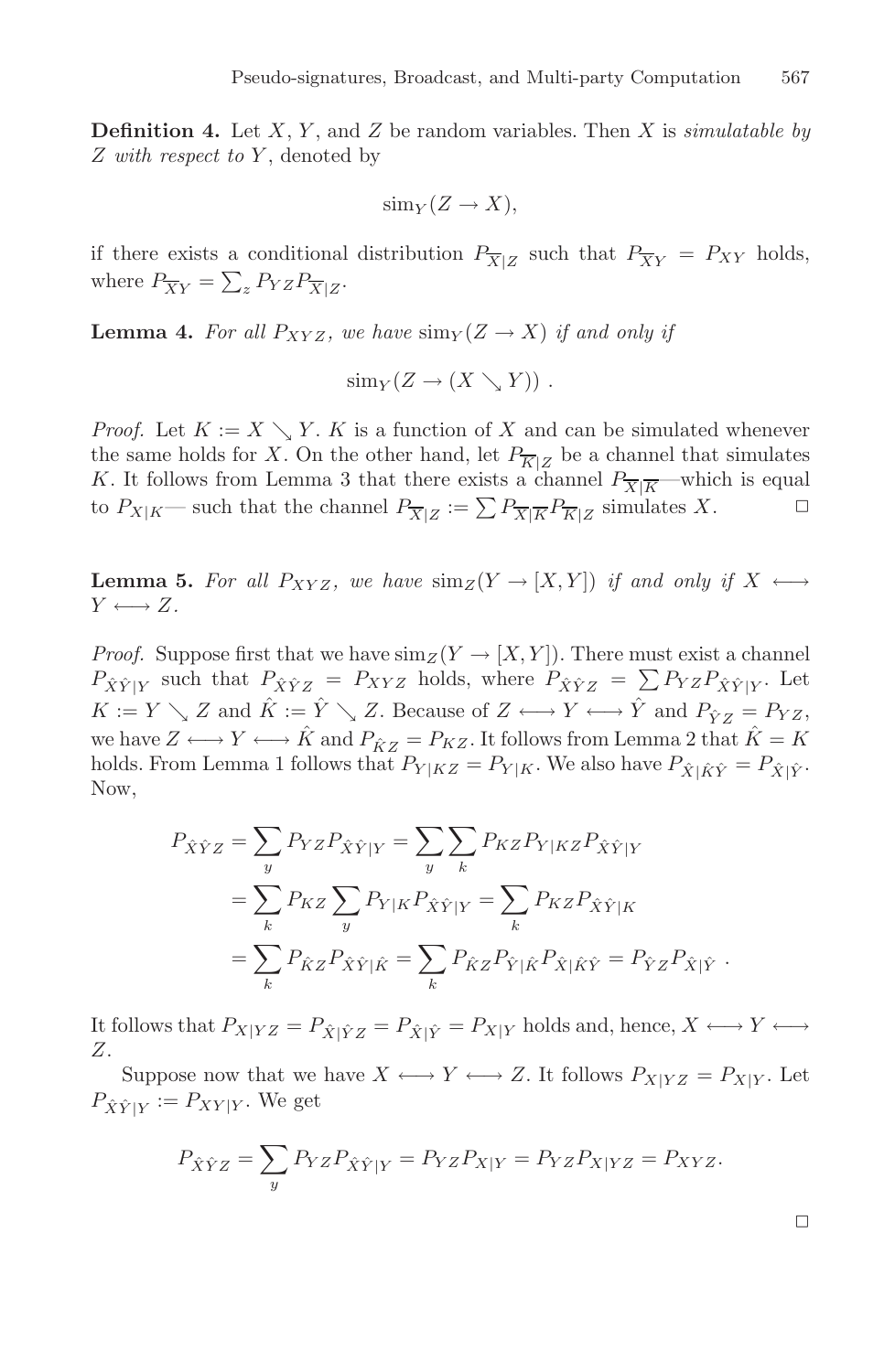### **3 Pseudo-signature Schemes**

#### **3.1 The Case of Three Players**

We will state the exact condition under which a PSS can be set up from correlated pieces of information. We need the following lemma.

**Lemma 6.** Let  $P_{XYZ}$  be the probability distribution of three random variables X*,* Y *, and* Z*. Then the following three conditions are equivalent:*

- *1. There exist two channels*  $P_{\overline{X}|X}$  *and*  $P_{\hat{X}\hat{Y}|Y}$  *such that*  $P_{\overline{X}Y} = P_{XY}$  *and*  $P_{\overline{X}YZ} = P_{\hat{X}\hat{Y}Z}$  hold, where  $P_{\overline{X}Y} = \sum_x P_{XY}P_{\overline{X}|X}$ ,  $P_{\overline{X}YZ} = \sum_x P_{XYZ}P_{\overline{X}|X}$ , and  $P_{\hat{X}\hat{Y}Z} = \sum_{y} P_{YZ} P_{\hat{X}\hat{Y}|Y}$ , 2.  $\operatorname{sim}_Z(Y \to [X \setminus Y, Y])$ ,
- $3. (X \setminus Y) \longleftrightarrow Y \longleftrightarrow Z$ .

*Proof.* Lemma 5 implies that 2. and 3. are equivalent. In the following we will prove that 1. and 2. are equivalent.

Assume that 1. is true. We have  $\dim_Z(Y \to [\overline{X}, Y])$  for some  $\overline{X}$  with  $P_{XY} =$  $P_{\overline{X}Y}$  and  $Y \longleftrightarrow X \longleftrightarrow \overline{X}$ . Let  $K = X \setminus Y$  and  $\overline{K} = \overline{X} \setminus Y$ . We have  $P_{KY} = P_{\overline{K}Y}$  and  $Y \longleftrightarrow X \longleftrightarrow \overline{K}$ . From Lemma 2, it follows  $K = \overline{K}$ . Since  $\overline{K}$ is a function of X, we get  $\dim_Z(Y \to [X \setminus Y, Y])$ .

Assume now that 2. is true. Hence, there exists a channel  $P_{\overline{KY}}$  such that  $P_{\overline{KYZ}} = P_{KYZ}$  holds for  $K := X \searrow Y$ . Lemma 3 implies that there exists a channel  $P_{\overline{X}|K}$ —which is equal to  $P_{X|K}$ —such that  $P_{\overline{X}Y} = P_{XY}$  holds. We set  $P_{\hat{X}\hat{Y}|Y} := \sum_{k} P_{X|K} P_{\overline{KY}|Y}$  and  $P_{\overline{X}|X} := \sum_{k} P_{X|K} P_{K|X}$  to get

$$
P_{\overline{X}Y} = \sum_{x} P_{XY} P_{\overline{X}|X} = \sum_{x} P_{XY} \sum_{k} P_{\overline{X}|K} P_{K|X} = \sum_{k} P_{\overline{X}|K} \sum_{x} P_{XY} P_{K|X}
$$
  
\n
$$
= \sum_{k} P_{\overline{X}|K} P_{KY} = \sum_{k} P_{X|K} P_{KY} = P_{XY},
$$
  
\n
$$
P_{\hat{X}\hat{Y}Z} = \sum_{y} P_{YZ} P_{\hat{X}\hat{Y}|Y} = \sum_{y} P_{YZ} \sum_{k} P_{\hat{X}|K} P_{\overline{KY}|Y} = \sum_{k} P_{\hat{X}|K} \sum_{y} P_{YZ} P_{\overline{KY}|Y}
$$
  
\n
$$
= \sum_{k} P_{\hat{X}|K} P_{\overline{KY}} = \sum_{k} P_{\hat{X}|K} P_{KY} = \sum_{k} P_{\hat{X}|K} \sum_{x} P_{XYZ} P_{K|X}
$$
  
\n
$$
= \sum_{x} P_{XYZ} \sum_{k} P_{\hat{X}|K} P_{K|X} = \sum_{x} P_{XYZ} P_{\overline{X}|X} = P_{\overline{XY}Z}.
$$

Our pseudo-signature protocol makes use of typical sequences. Intuitively, a sequence of independent realizations of a random variable is *typical* if the actual rate of occurrences of every specific outcome symbol in the sequence is close to the probability of this symbol.

**Definition 5. [3, 9]** Let X be a random variable with distribution  $P_X$  and range  $\mathcal{X}$ , let  $n > 0$  be an integer, and let  $\gamma > 0$ . A sequence  $x^n = (x_1, \ldots, x_n) \in \mathcal{X}^n$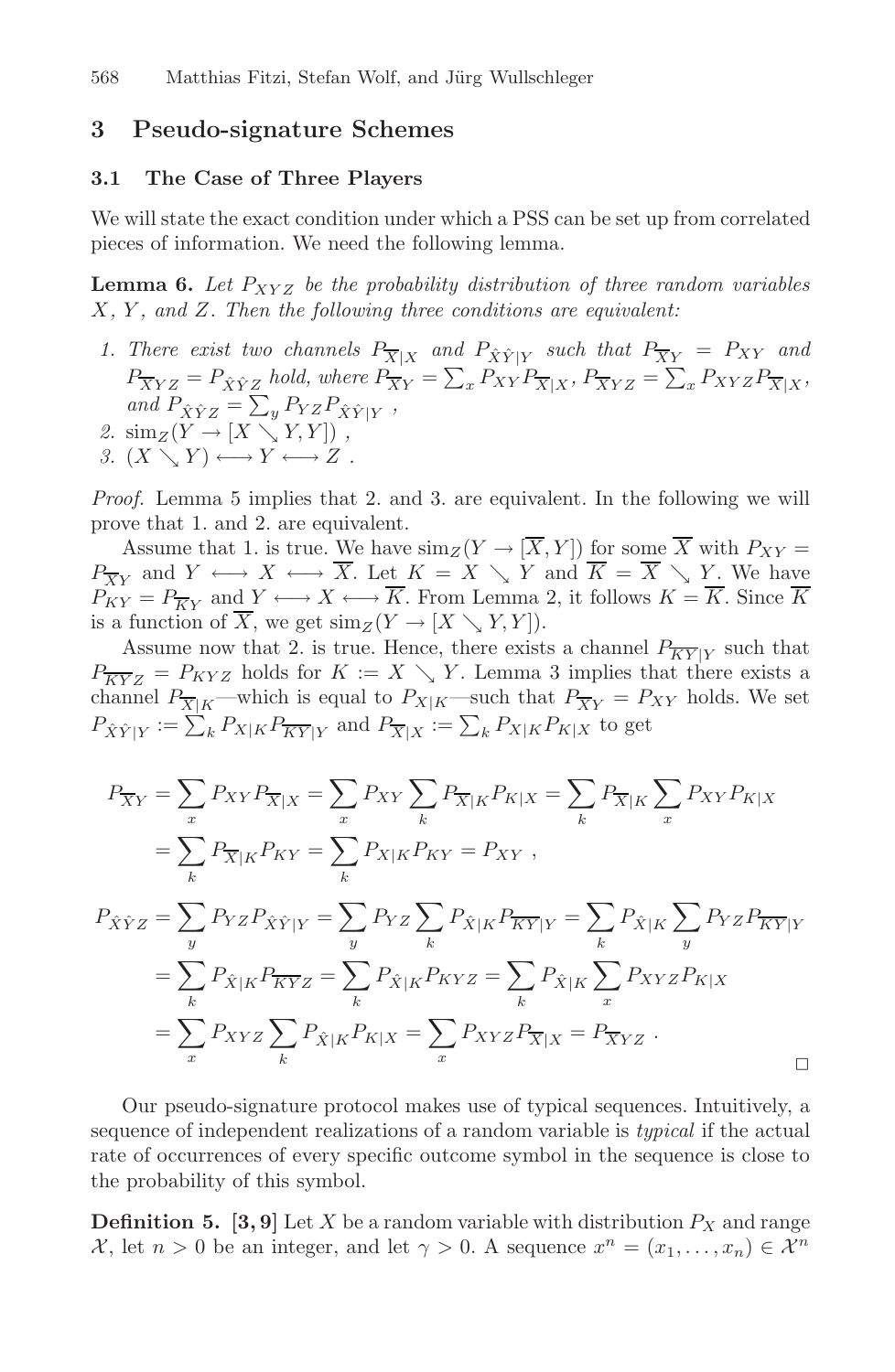is called *(strongly)*  $\gamma$ -typical if, for all  $a \in \mathcal{X}$ , the actual number  $N(a, x^n)$  of appearances of  $a$  in  $x^n$  satisfies

$$
\left|\frac{N(a,x^n)}{n} - P_X(a)\right| \le \frac{\gamma}{|\mathcal{X}|} .
$$

It is a consequence of the law of large numbers that for every  $\gamma > 0$ , sufficiently long sequences of independent realizations of a random variable are  $\gamma$ -typical with overwhelming probability.

**Theorem 1.** [3,9] Let  $X^n = X_1 \cdots X_n$  be a sequence of n independent real*izations of the random variable* X with distribution  $P_X$  and range X, and let  $0 < \gamma \leq 1/2$ . Then

$$
Prob[Xn is strongly \gamma-typical] = 1 - 2^{-\Omega(n\gamma^2)}.
$$

The following protocol allows  $P_1$  for signing a bit along the transfer path  $P_1 \rightarrow$  $P_2 \rightarrow P_3.$ 

**Protocol 1** Let  $P_{XYZ}$  be such that  $\text{sim}_Z(Y \to [X \setminus Y, Y])$  does not hold. Let  $K := X \setminus Y$  and  $L := [K, Y] \setminus Z$ . Lemma 4 implies that there must exist  $\delta > 0$ such that for all channels  $P_{\overline{L}|Y}$ , the statistical distance between the distributions  $P_{LZ}$  and  $P_{\overline{L}Z}$  is at least  $\delta$ .

Let *n* be an even integer, and let  $(X_1, Y_1, Z_1), \ldots, (X_n, Y_n, Z_n)$  be *n* triples distributed independently according to  $P_{XYZ}$ . Let  $\gamma > 0$  be a security parameter and n be large enough. Let  $P_1$ ,  $P_2$ , and  $P_3$  know  $(X_1, \ldots, X_n)$ ,  $(Y_1, \ldots, Y_n)$ , and  $(Z_1,...,Z_n)$ , respectively. Let, finally,  $m \in \{0,1\}$  be the value  $P_1$  wants to sign.

- $P_1$  calculates  $K_i := X_i \searrow Y_i$  and sends  $(m, K_{1+(n/2)m}, \ldots, K_{n/2+(n/2)m})$  to  $P_2$ .
- $P_2$  checks whether the received  $K_i$  and the corresponding  $Y_i$  are a  $\gamma$ -typical sequence with respect to  $P_{KY}$ . If so, he accepts, calculates  $L_i := [K_i, Y_i] \setminus$  $Z_i$ , and sends  $(m, L_{1+(n/2)m}, \ldots, L_{n/2+(n/2)m})$  to  $P_3$ .
- $P_3$  checks whether the received  $L_i$  and the corresponding  $Z_i$  are a  $\delta/2$ -typical sequence with respect to  $P_{LZ}$ . If so, he accepts.

**Theorem 2.** Let  $(X_1, Y_1, Z_1), \ldots, (X_n, Y_n, Z_n)$  be *n* triples distributed indepen*dently according to*  $P_{XYZ}$ *. Let*  $P_1$ *,*  $P_2$ *, and*  $P_3$  *know the values*  $X_i$ *,*  $Y_i$ *, and*  $Z_i$ *, respectively. Let*  $P_1$  *be able to send messages to*  $P_2$ *, and*  $P_2$  *to*  $P_3$ *.* 

If  $\lim_{Z}(Y \to |X \setminus Y, Y|)$  does not hold and n is large enough, then Proto*col 1 achieves PSS for the three players with the transfer path*  $P_1 \rightarrow P_2 \rightarrow P_3$ *.* 

*Proof.* We prove that Protocol 1 implements a PSS. First of all, it follows from Theorem 1 that the value from a correct sender  $P_1$  is accepted by  $P_2$  except with exponentially small probability. If  $P_2$  is correct and accepts a value and if  $\gamma$ is small enough, Lemma 2 implies that  $P_1$  must indeed have sent an arbitrarily large fraction (for sufficiently large N) of correct values  $K_i = X_i \searrow Y_i$  to  $P_2$ .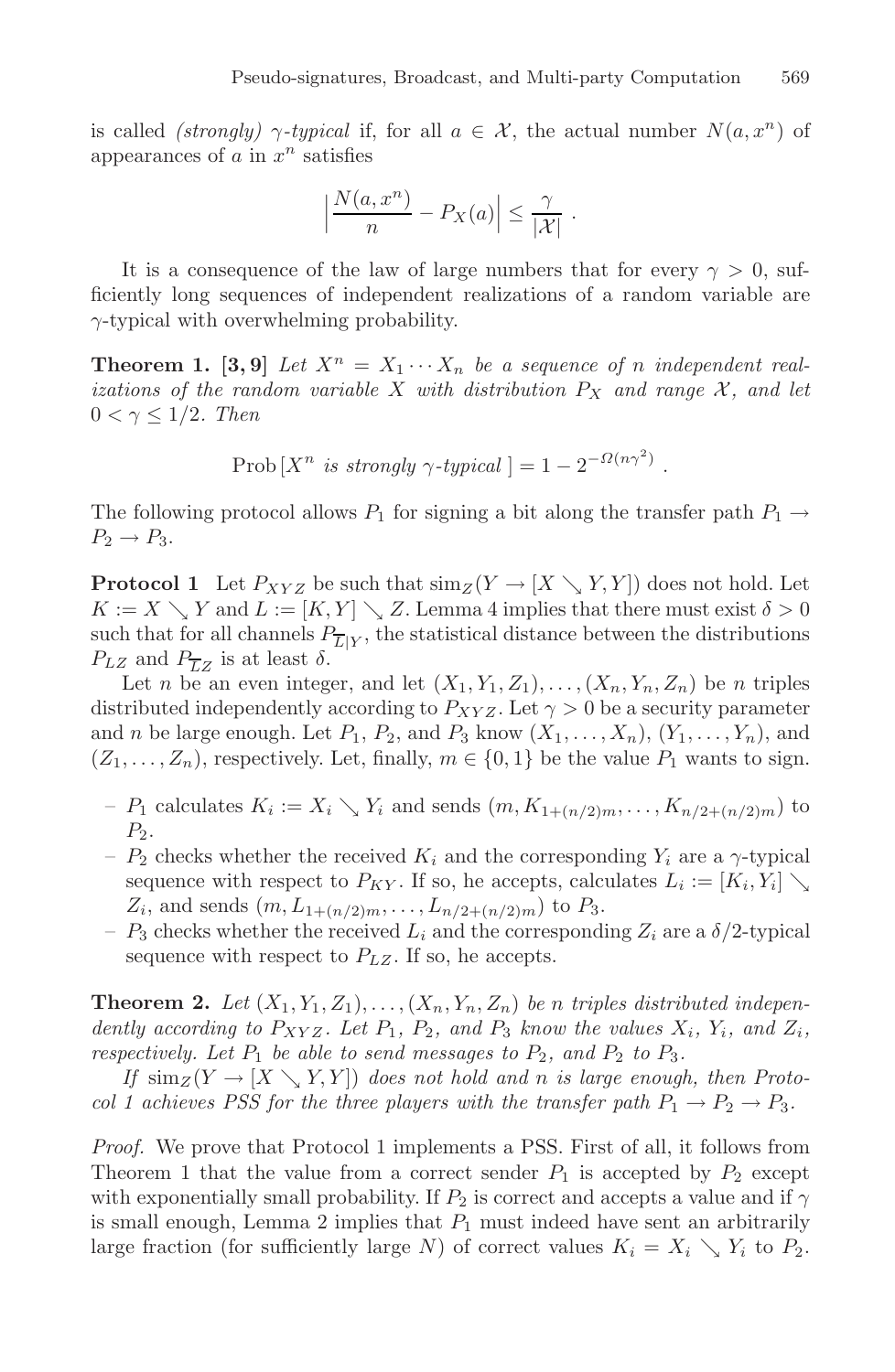(Note that the knowledge of the values  $X_j$  for  $j \neq i$  do not help  $P_1$  to cheat since they are independent of  $X_i$  and  $Y_i$ .)

Therefore, also an arbitrarily large fraction of the values  $L_i = [K_i, Y_i] \setminus Z_i$ are correct and—if  $P_3$  is correct— $P_3$  will accept the values  $L_i$  sent to him by  $P_2$ (except with exponentially small probability).

 $P_2$ , however, cannot (except with exponentially small probability) send any other value than the one sent by  $P_1$ . Indeed, his ability to do so would imply the existence of a channel  $P_{\overline{L}|Y}$  such that  $P_{\overline{L}Z}$  and  $P_{LZ}$  are identical (see the proof of Lemma 6 in [23]); such a channel, however, does not exist because of the assumption stated at the beginning of the protocol.  $\Box$ 

We now show that the condition of Theorem 2 for the achievability of a PSS among three players is tight, in other words, that  $\text{sim}_Z(Y \to [X \setminus Y, Y])$ and  $\sin_Y (Z \to [X \setminus Z, Z])$  imply that no PSS with signer  $P_1$  is possible. In order to demonstrate impossibility, we use a similar technique as in [14]. There, the impossibility of broadcast among three players secure against one corrupted player was shown by analyzing a related system obtained by copying some of the players and rearranging the original players together with their copies in a specific way.

**Theorem 3.** Let  $(X_1, Y_1, Z_1), \ldots, (X_n, Y_n, Z_n)$  be *n* triples distributed indepen*dently according to*  $P_{XYZ}$ *. Let*  $P_1$ *,*  $P_2$ *, and*  $P_3$  *know the values*  $X_i$ *,*  $Y_i$ *, and*  $Z_i$ *, respectively. Let the players be connected by pairwise secure channels.*

*If*  $\operatorname{sim}_Z(Y \to [X \setminus Y, Y])$  *and*  $\operatorname{sim}_Y(Z \to [X \setminus Z, Z])$  *hold, then there does not exist—for any* n*—a PSS for the three players with* any *transfer path and with* P<sup>1</sup> *as the signer.*

*Proof.* Let us assume that there exists a protocol among the players  $P_1$ ,  $P_2$ , and  $P_3$  that achieves a PSS for the three players with transfer path  $P_1 \rightarrow P_2 \rightarrow P_3$ . From Lemma 6, it follows that there exist channels  $P_{\overline{X}|X}$  and  $P_{\hat{X}\hat{Y}|Y}$  such that  $P_{XY} = P_{\overline{X}Y}$  and  $P_{\overline{X}YZ} = P_{\hat{X}\hat{Y}Z}$  hold, and  $P_{\overline{X}'|X}$  and  $P_{\hat{X}'\hat{Z}'|Z}$  such that  $P_{XZ} =$  $P_{\overline{X}'Z}$  and  $P_{\overline{X}'YZ} = P_{\hat{X}'Y\hat{Z}'}$  hold.

Let  $P'_1$  be an identical copy of  $P_1$ . We now rearrange the four players  $P_1$ ,  $P_2$ ,  $P_3$ , and  $P'_1$  in the following way to form a new system. The analysis of that system then reveals that no PSS among the three *original* players is possible. Note that, in the new system, no player is corrupted: It is rather the *arrangement* of this new system that simulates corruption in the original system towards the players in the new system.

- $P_1$  is still connected to  $P_2$  as originally, but disconnected from  $P_3$ , i.e., all messages  $P_1$  would send to  $P_3$  are discarded and no message  $P_3$  would send to  $P_1$  is ever received by  $P_1$ .
- $P_2$  is still connected to  $P_1$  and  $P_3$  as in the original system.
- $P_3$  is still connected to  $P_2$  as originally, but disconnected from  $P_1$ . Instead,  $P_3$  is connected to  $P'_1$ : All messages that  $P_3$  would send to  $P_1$  are delivered to  $P'_1$  instead, and all messages  $P'_1$  would send to  $P_3$  are indeed delivered to  $P_3$ .
- $P'_1$  is connected to  $P_3$  as originally, but disconnected from  $P_2$ .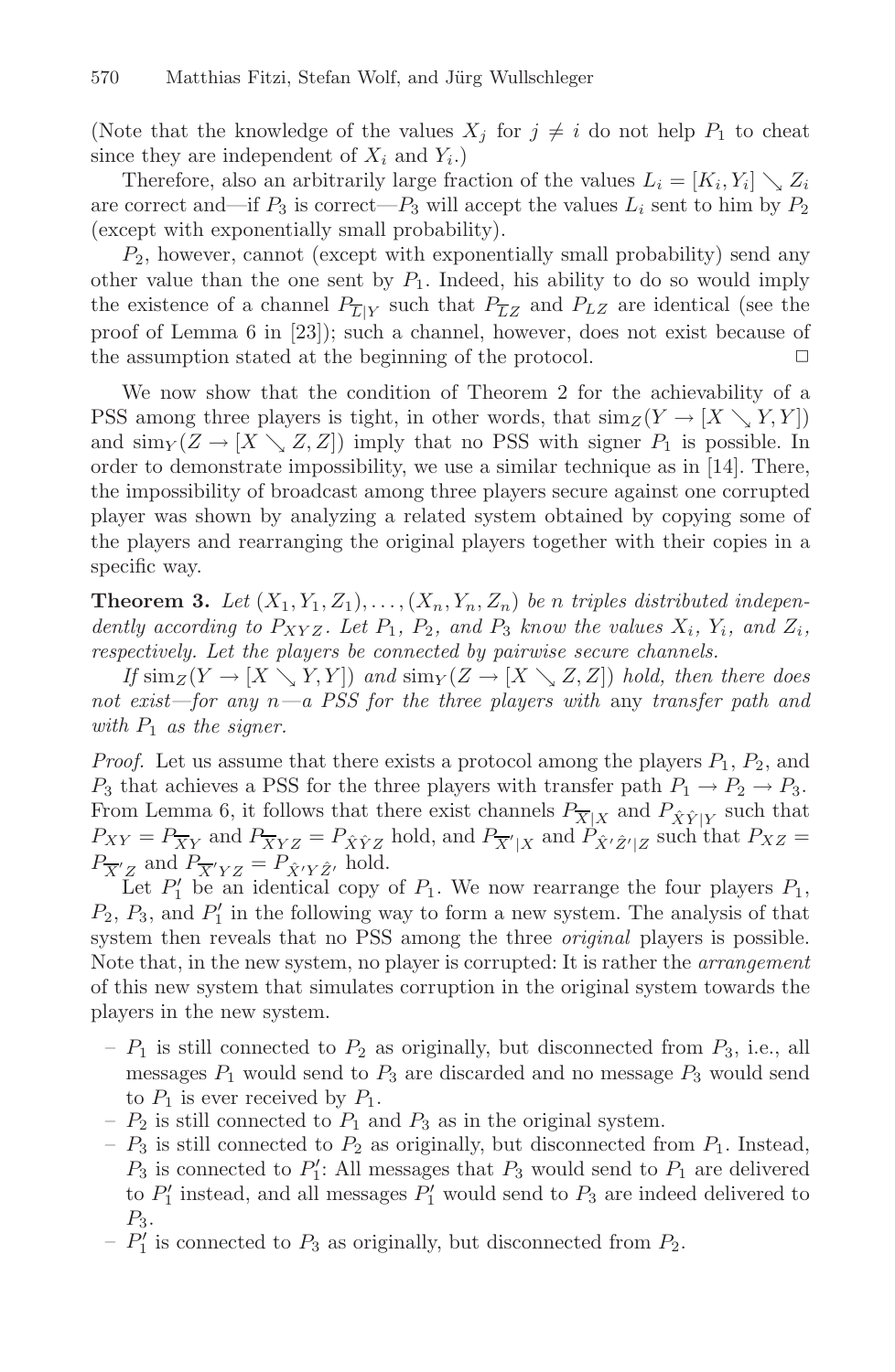Furthermore, instead of  $X_i$ , let  $P_1$  have input  $\overline{X}_i$  and  $P'_1$  have input  $\overline{X}'_i$ . Let them execute their local programs defined by the PSS protocol, where  $P_1$  signs the message  $m$  and  $P'_1$  signs the message  $m'$ .

- Since  $P_{XY} = P_{\overline{XY}}$  holds, the joint view among  $P_1$  and  $P_2$  is indistinguishable from their view in the original system where  $P_1$  holds input m and  $P_3$  is corrupted in the following way:  $P_3$  cuts off communication to  $P_1$ , simulates  $P'_1$  using the channel  $P_{\hat{X}^{\prime} \hat{Z}^{\prime} | Z}$  to produce the values  $\hat{X}'$  and  $\hat{Z}'$ , and acts towards  $P_2$  as if communicating with  $P'_1$  instead of  $P_1$  (indistinguishability follows from  $P_{\overline{X}'YZ} = P_{\hat{X}'Y\hat{Z}'}$ . Hence, by the *correctness property*,  $P_2$  must accept m as signed by  $P_1$ .
- The joint view of  $P_2$  and  $P_3$  is indistinguishable from their view in the original system where  $P_1$  is corrupted in the following way:  $P_1$  simulates player  $P'_1$ , uses the channel  $P_{\overline{X}|X}$  for his own and the channel  $P_{\overline{X}'|X}$  for  $P_1'$ 's input, and acts towards  $P_3$  as  $P'_1$ . Thus, by the *transferability property*,  $P_3$  must accept the transferred message m from  $P_2$ .
- Since  $P_{XZ} = P_{\overline{X}'Z}$  holds, the joint view of  $P'_1$  and  $P_3$  is indistinguishable from their view in the original system<sup>2</sup> where  $P'_1$  holds input  $m'$  and  $P_2$  is corrupted in the following way:  $P_2$  cuts off communication to  $P'_1$ , simulates  $P_1$  using the channel  $P_{\hat{X}\hat{Y}|Y}$  to produce the values  $\hat{X}$  and  $\hat{Y}$ , and acts towards  $P_3$  as if communicating with  $P_1$  instead of  $P'_1$  (indistinguishability follows from  $P_{\overline{X}YZ} = P_{\hat{X}\hat{Y}Z}$ ). Hence, by the *unforgeability property*,  $P_3$  must reject the signature transferred to him by  $P_2$ .

However, this is impossible since  $P_3$  cannot accept and reject m at the same time. The proof for the transfer path  $P_1 \rightarrow P_3 \rightarrow P_2$  is analogous. Hence, there does not exist a PSS for *any* transfer path.  $\Box$ 

If the condition of Theorem 3 does not hold, then there exists a transfer path—namely either  $P_1 \rightarrow P_2 \rightarrow P_3$  or  $P_1 \rightarrow P_3 \rightarrow P_2$ —for which Theorem 2 can be applied. Therefore, the bound of Theorem 3 is tight, and we can state the *exact* condition under which a PSS for three players and a designated signer exists.

**Theorem 4.** Let  $(X_1, Y_1, Z_1), \ldots, (X_n, Y_n, Z_n)$  be *n* triples distributed indepen*dently according to*  $P_{XYZ}$ *. Let*  $P_1$ *,*  $P_2$ *, and*  $P_3$  *know the values*  $X_i$ *,*  $Y_i$ *, and*  $Z_i$ *, respectively. Let the players pairwisely be connected by secure channels.*

*There exists a PSS for the three players with transfer path*  $P_1 \rightarrow P_i \rightarrow$  $P_k$  ( $j \neq k$ ) for large enough n if and only if either  $\text{sim}_Z(Y \to [X \setminus Y, Y])$  or  $\operatorname{sim}_Y(Z \to [X \setminus Z, Z])$  does not hold.

Application of Lemma 5 leads to the following corollary.

<sup>&</sup>lt;sup>2</sup> For simplicity, we assume the original system to consist of the players  $\{P'_1, P_2, P_3\}$ for this case.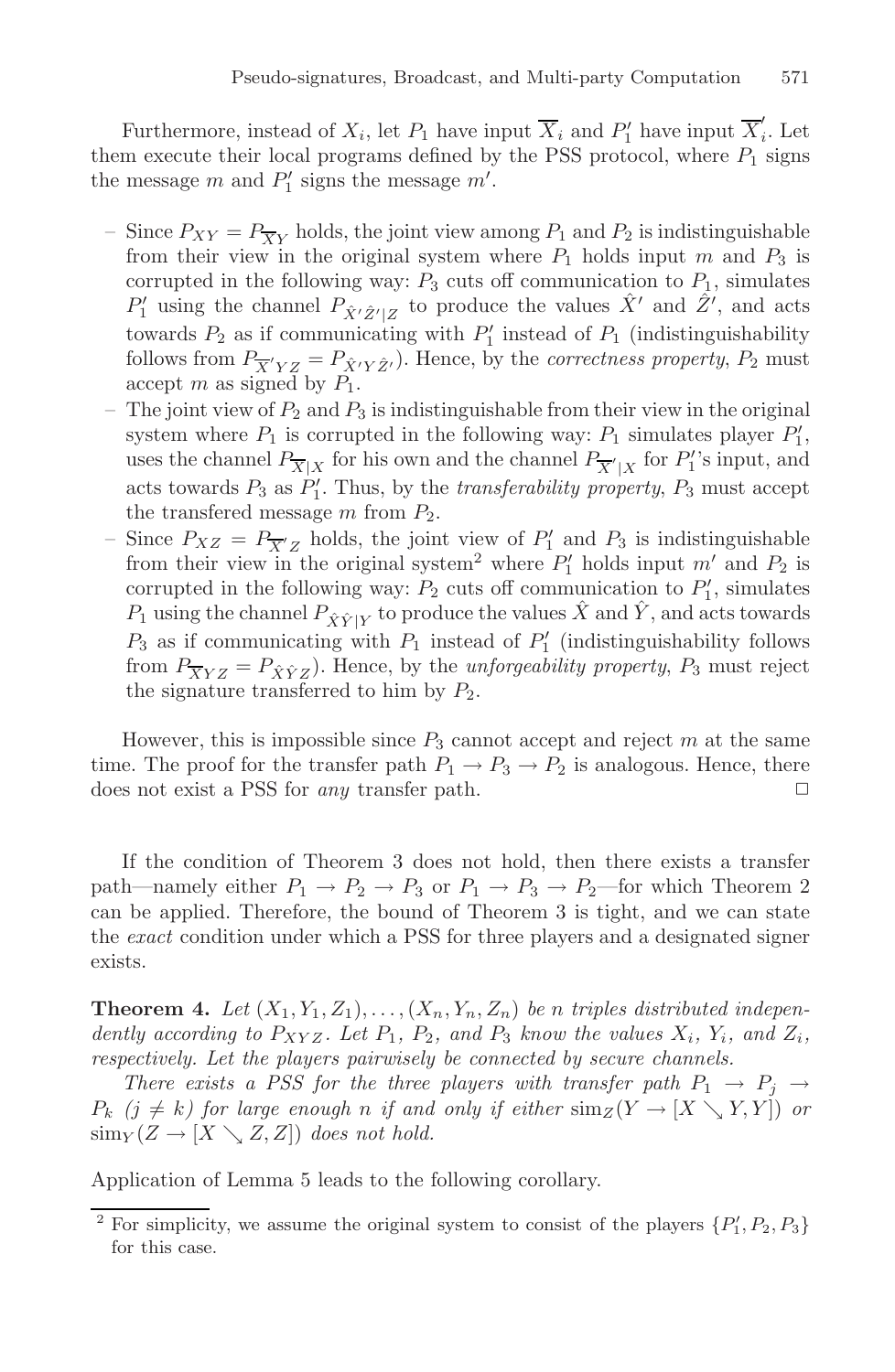**Corollary 1.** Let  $(X_1, Y_1, Z_1), \ldots, (X_n, Y_n, Z_n)$  be *n* triples distributed indepen*dently according to*  $P_{XYZ}$ *. Let*  $P_1$ *,*  $P_2$ *, and*  $P_3$  *know the values*  $X_i$ *,*  $Y_i$ *, and*  $Z_i$ *, respectively. Let the players pairwisely be connected by secure channels.*

*There exists a PSS for the three players with transfer path*  $P_1 \rightarrow P_j \rightarrow P_k$  $(j \neq k)$  for large enough n if and only if either  $(X \setminus Y) \longleftrightarrow Y \longleftrightarrow Z$  or  $(X \searrow Z) \longleftrightarrow Z \longleftrightarrow Y$  does not hold.

We will now present a special case of noisy channels among three players for which our PSS works. This special case is related to the "satellite scenario" of [21] for secret-key agreement.

**Corollary 2.** *Let* R *be a binary random variable and let* X*,* Y *, and* Z *be random variables resulting from the transmission of* R *over three binary symmetric channels with error probabilities*  $\varepsilon_X$ ,  $\varepsilon_Y$ , and  $\varepsilon_Z$ , respectively, such that  $0 \leq \varepsilon_X < 1/2$ ,  $0 < \varepsilon_Y < 1/2$  and  $0 < \varepsilon_Z < 1/2$  hold. Let  $(X_1, Y_1, Z_1), \ldots, (X_n, Y_n, Z_n)$  be n *triples generated independently this way. Let*  $P_1$ *,*  $P_2$ *, and*  $P_3$  *be three players and* assume that they know  $X_i$ ,  $Y_i$ , and  $Z_i$ , respectively. Let, finally, the players pair*wisely be connected by secure channels. Then, for large enough* n*, there exists a PSS for the three players with arbitrary transfer path.*

*Proof.* We have that  $X \setminus Y$ ,  $X \setminus Z$  and X are—up to renaming—equal, and neither  $X \longleftrightarrow Y \longleftrightarrow Z$  nor  $X \longleftrightarrow Z \longleftrightarrow Y$  holds.

**Corollary 3.** Let the players  $P_1$ ,  $P_2$ , and  $P_3$  be connected by a noisy broadcast *channel. This is a channel for which*  $P_1$  *has an input bit*  $X$ *, and*  $P_2$  *and*  $P_3$ *get output bits* Y *and* Z*, respectively, which result from sending* X *over two independent noisy channels with error probabilities*  $0 < \varepsilon_Y < 1/2$  *and*  $0 < \varepsilon_Z <$ 1/2*. Then a PSS for the three players with arbitrary transfer path can be realized.*

*Proof.* Let the transfer path be  $P_1 \rightarrow P_2 \rightarrow P_3$ .  $P_1$  sends n random bits over the channel. Both  $P_2$  and  $P_3$  check whether the received values are indeed random, that is, whether they are  $\gamma_2$ - and  $\gamma_3$ -typical. The values  $\gamma_2$  and  $\gamma_3$  are chosen such that even if  $P_1$  cheats,  $P_2$  does not accept if  $P_3$  does not either—except with small probability. The resulting joint distribution satisfies the condition of Corollary 2.

### **3.2 The Case of More Than Three Players**

Theorem 2 can be generalized to  $p > 3$  players in a natural way. Assume that p players  $P_1, \ldots, P_p$  want to implement a PSS along the transfer path  $P_1 \to \cdots \to P_p$ . Let  $(X_1^1, \ldots, X_1^p), \ldots, (X_n^1, \ldots, X_n^p)$  be *n* lists distributed independently according to  $P_{X^1\cdots X^p}$ . Let player  $P_j$  know the values  $X_i^j$ .

As in the protocol for three players, player  $P_1$  sends m together with his signature  $(m, K^1_{1+(n/2)m}, \ldots, K^1_{n/2+(n/2)m})$ , where  $K^1_i := X^1_i \searrow X^2_i$ , to  $P_2$ .  $P_2$  is able to check whether  $P_1$  sent the correct values  $K_i^1$  or not, and he only accepts the signature if almost all values  $K_i^1$  were correct.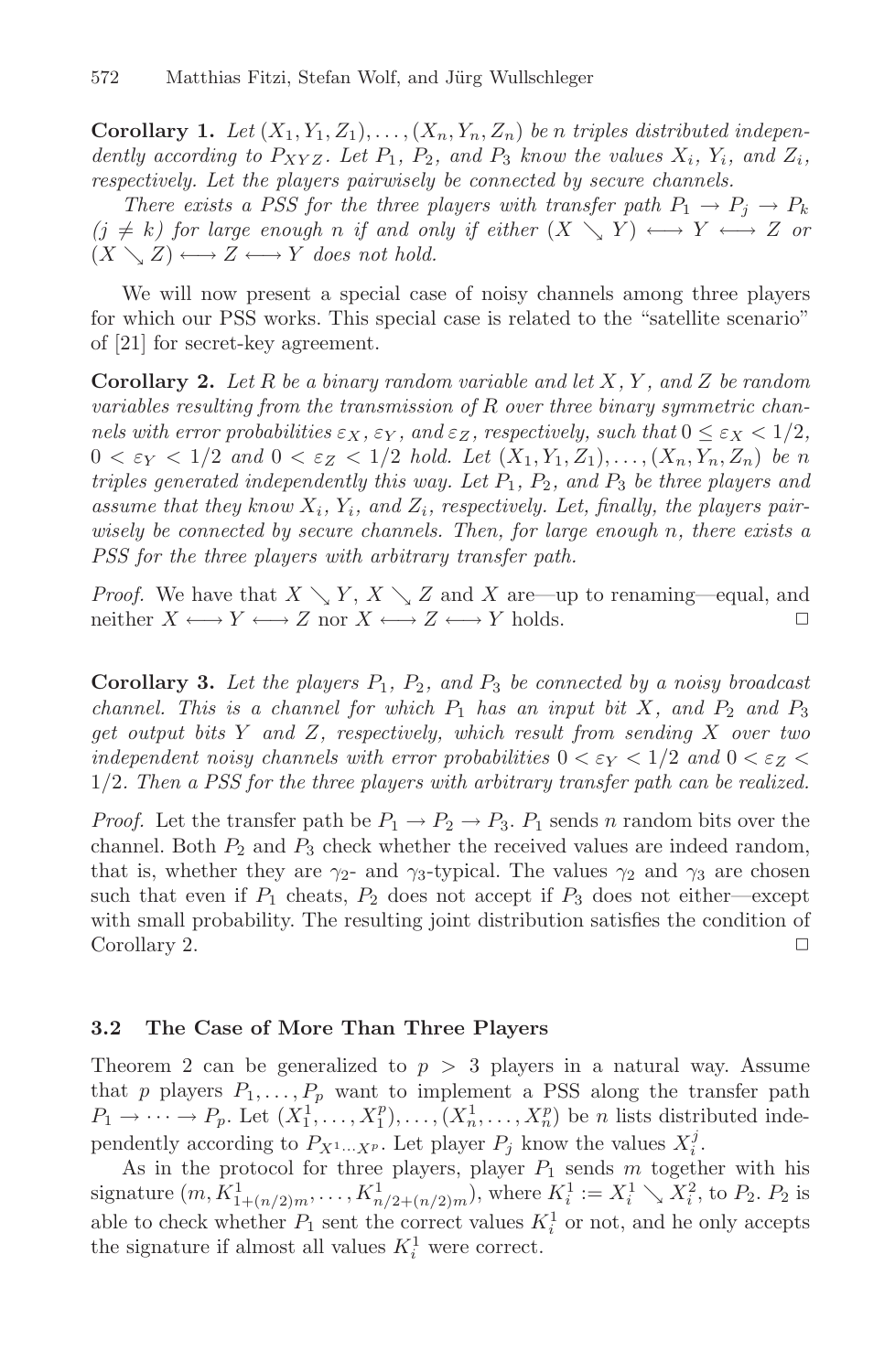Now we let  $P_2$  sign the value m himself, using the random variable  $[X_i^2, K_i^1]$ . (Since he only received half of the values  $K_i^1$ , he is able to sign m, *but not*  $1-m$ .) He sends  $(m, K^2_{1+(n/2)m}, \ldots, K^2_{n/2+(n/2)m})$ , where  $K^2_i := [X^2_i, K^1_i] \searrow X^3_i$ , to  $P_3$ . Now  $P_3$  can check the signature and, if he accepts, sign the value m himself, and so forth. Note that the security parameter for every signature must be less restrictive than the previous one, because some of the received  $K_i^j$  may have been faulty. Nevertheless, the error probability remains exponentially small in n. Player  $P_i$  is not able to forge a signature if

$$
\operatorname{sim}_{X^{j+1}}(X^j \to [K^{j-1}, X^j])
$$

does not hold. Hence, we get the following theorem.

**Theorem 5.** Let  $(X_1^1, \ldots, X_1^p), \ldots, (X_n^1, \ldots, X_n^p)$  be *n* lists distributed indepen*dently according to*  $P_{X^1\cdots X^p}$ *. Let*  $P_1, \ldots, P_p$  *be* p players, and let  $P_j$  know all the  $X_i^j$ . Assume that for all *i*, player  $P_i$  can send messages to  $P_{i+1}$  in a secure way *(where*  $P_{p+1} = P_1$ *). Let*  $K^1 := X^1 \searrow X^2$  *and*  $K^j := [X^j, K^{j-1}] \searrow X^{j+1}$  *for*  $j \in \{2, \ldots, n-1\}.$ 

*Then, for large enough* n*, there exists a PSS for* p *players with the transfer* path  $P_1 \rightarrow \cdots \rightarrow P_p$  and tolerating one corrupted player if there does not exist  $j \geq 2$  *with* 

$$
\operatorname{sim}_{X^{j+1}}(X^j \to [K^{j-1}, X^j]) .
$$

### **4 Broadcast and Multi-party Computation**

#### **4.1 The Case of Three Players**

We will now apply the results of Section 3 and state the exact condition under which broadcast is possible for three players.

**Theorem 6.** Let  $(X_1, Y_1, Z_1), \ldots, (X_n, Y_n, Z_n)$  be *n* triples distributed indepen*dently according to*  $P_{XYZ}$ *. Assume that*  $P_1$ *,*  $P_2$ *, and*  $P_3$  *know the values*  $X_i$ *,*  $Y_i$ *, and* Zi*, respectively. Let all players pairwisely be connected by secure channels.*

*If* n *is large enough and*  $\text{sim}_Z(Y \to [X \setminus Y, Y])$  *or*  $\text{sim}_Y(Z \to [X \setminus Z, Z])$ *does not hold, then there exists a broadcast protocol for three players with sender* P1*.*

*Proof.* If either  $\operatorname{sim}_Z(Y \to [X \setminus Y, Y])$  or  $\operatorname{sim}_Y(Z \to [X \setminus Z, Z])$  does not hold, it is possible to set up a PSS with either the transfer path  $P_1 \rightarrow P_2 \rightarrow P_3$  or  $P_1 \rightarrow P_3 \rightarrow P_2$ . It was shown in [16] that this is sufficient to construct a broadcast protocol for three players.  $\Box$ 

**Theorem 7.** Let  $(X_1, Y_1, Z_1), \ldots, (X_n, Y_n, Z_n)$  be *n* triples distributed indepen*dently according to*  $P_{XYZ}$ *. Assume that*  $P_1$ *,*  $P_2$ *, and*  $P_3$  *know the values*  $X_i$ *,*  $Y_i$ *, and* Zi*, respectively. Let all players pairwisely be connected by secure channels.*

*If both*  $\operatorname{sim}_Z(Y \to [X \setminus Y, Y])$  *and*  $\operatorname{sim}_Y(Z \to [X \setminus Z, Z])$  *hold, then there exists no broadcast protocol (for any n) for three players with sender*  $P_1$ .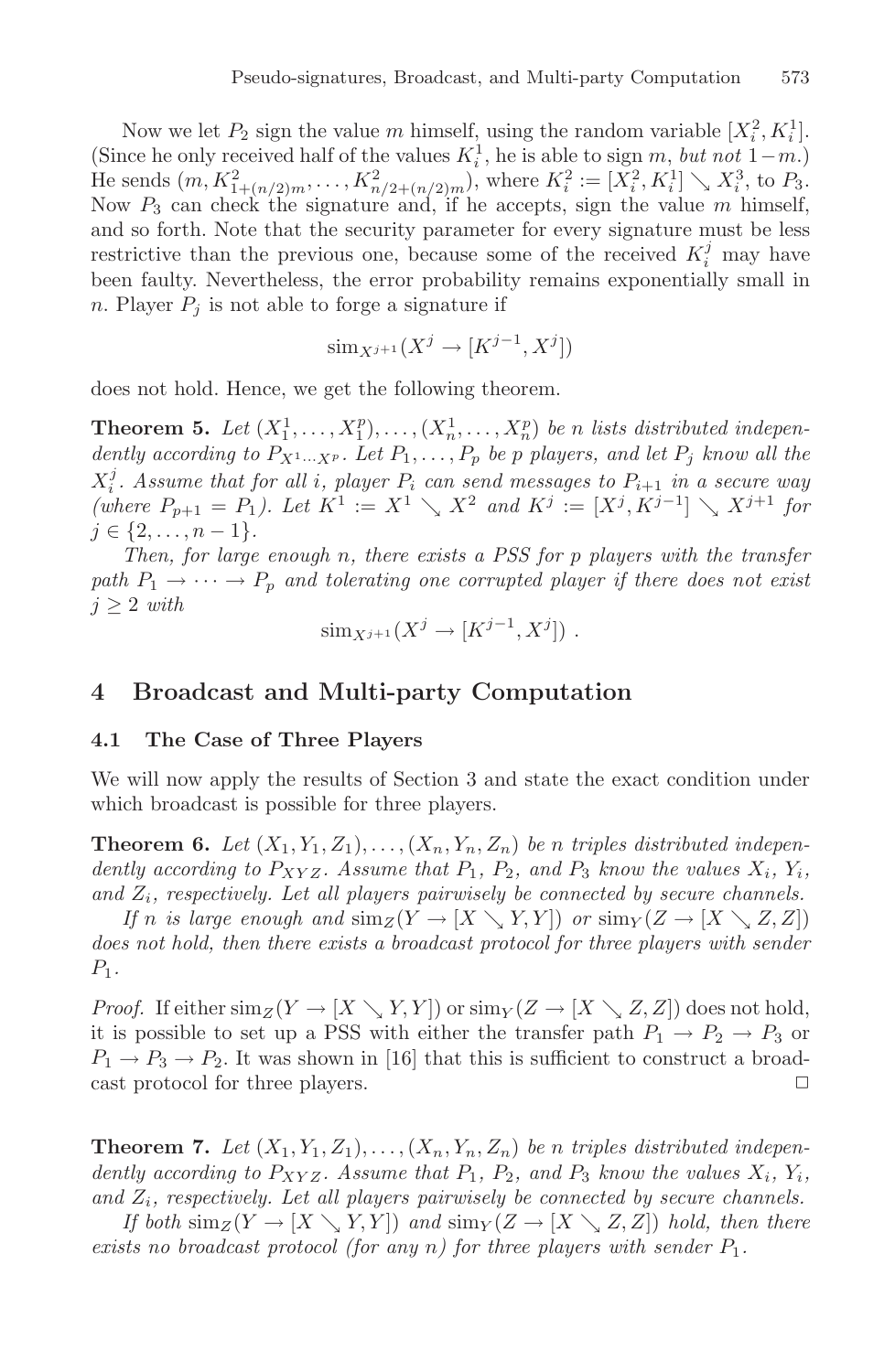*Proof.* From Lemma 6, it follows that there exist channels  $P_{\overline{X}|X}$  and  $P_{\hat{X}\hat{Y}|Y}$  such that  $P_{XY} = P_{\overline{X}Y}$  and  $P_{\overline{X}YZ} = P_{\hat{X}\hat{Y}Z}$  hold, as well as  $P_{\overline{X}'|X}$  and  $P_{\hat{X}'\hat{Z}'|Z}$  such that  $P_{XZ} = P_{\overline{X}'Z}$  and  $P_{\overline{X}'YZ} = P_{\hat{X}'Y\hat{Z}'}$  hold.

As in the proof of Theorem 3, we duplicate the sender  $P_1$  and rearrange the four resulting players in the following way: We disconnect  $P_1$  and  $P_3$  but connect  $P_3$  to  $P'_1$  instead, whereas  $P_2$  stays connected as originally.

 $P_1$  gets input  $X_i$ , constructed by applying the channel  $P_{\overline{X}|X}$  on  $X_i$ .  $P'_1$  gets input  $\overline{X}'$ , constructed by applying the channel  $P_{\overline{X}'|X}$  on  $X_i$ .  $P_2$  gets input  $Y_i$ , and  $P_3$  gets input  $Z_i$ .

We give  $P_1$  and  $P'_1$  two different inputs m and m' and let them all execute the protocol; they all output a value. We now consider three scenarios of an original system involving some of the players  $P_1$ ,  $P'_1$ ,  $P_2$ , and  $P_3$  of the new system obtained by interconnecting all four players as described above.

- Let  $P_1$  and  $P_2$  be correct and  $P_3$  be corrupted. Using his variables  $Z_i$ ,  $P_3$ can produce  $\hat{X}'_i$  and  $\hat{Z}'_i$  such that  $P_2$  cannot distinguish them from  $\overline{X}'_i$  and  $Z_i$ . Furthermore,  $P_2$  cannot distinguish  $\overline{X}_i$ , which he receives from  $P_1$ , from  $X_i$ .  $P_3$  simulates  $P'_1$ , giving him the values  $\hat{X}'_i$  as input, and using the values  $\hat{Z}'_i$  himself.
- Let  $P'_1$  and  $P_3$  be correct and  $P_2$  be corrupted. Using his variables  $Y_i$ ,  $P_2$ can produce  $\hat{X}_i$  and  $\hat{Y}_i$  such that  $P_3$  cannot distinguish them from  $\overline{X}_i$  and  $Y_i$ . Furthermore,  $P_3$  cannot distinguish  $\overline{X}'_i$ , which he receives from  $P_1$ , from  $X_i$ .  $P_2$  simulates  $P_1$ , giving him the values  $\hat{X}_i$  as input, and using the values  $\hat{Y}_i$  himself.
- Let  $P_2$  and  $P_3$  be correct and  $P_1$  be corrupted. Using his variables  $X_i$ ,  $P_1$ can produce  $\overline{X}_i$  and  $\overline{X}'_i$ . He can simulate player  $P'_1$  with  $\overline{X}'_i$  as input and use  $X_i$  for himself.

The joint view of the players  $P_1$  and  $P_2$  in the new system is indistinguishable from their view in the first scenario, and they must thus output  $m$ . The joint view of the players  $P'_1$  and  $P_3$  in the new system is indistinguishable from their joint view in the second scenario, and they, therefore, output  $m'$ . But also the joint view of players  $P_2$  and  $P_3$  in the new system is indistinguishable from their view in the third scenario, and thus they must agree on their output value, which contradicts what we derived above. Therefore, no broadcast protocol can exist.  $\Box$ 

Using Theorems 6 and 7 we can now state the exact condition under which broadcast and MPC among three players are possible.

**Theorem 8.** Let  $(X_1, Y_1, Z_1), \ldots, (X_n, Y_n, Z_n)$  be *n* triples distributed indepen*dently according to*  $P_{XYZ}$ *. Let*  $P_1$ *,*  $P_2$ *, and*  $P_3$  *know the values*  $X_i$ *,*  $Y_i$ *, and*  $Z_i$ *, respectively. Let all players pairwisely be connected by secure channels. Broadcast with sender*  $P_1$  *is possible if and only if* 

$$
\neg \left( \operatorname{sim}_Z(Y \to [X \setminus Y, Y]) \land \operatorname{sim}_Y(Z \to [X \setminus Z, Z]) \right)
$$

*holds.*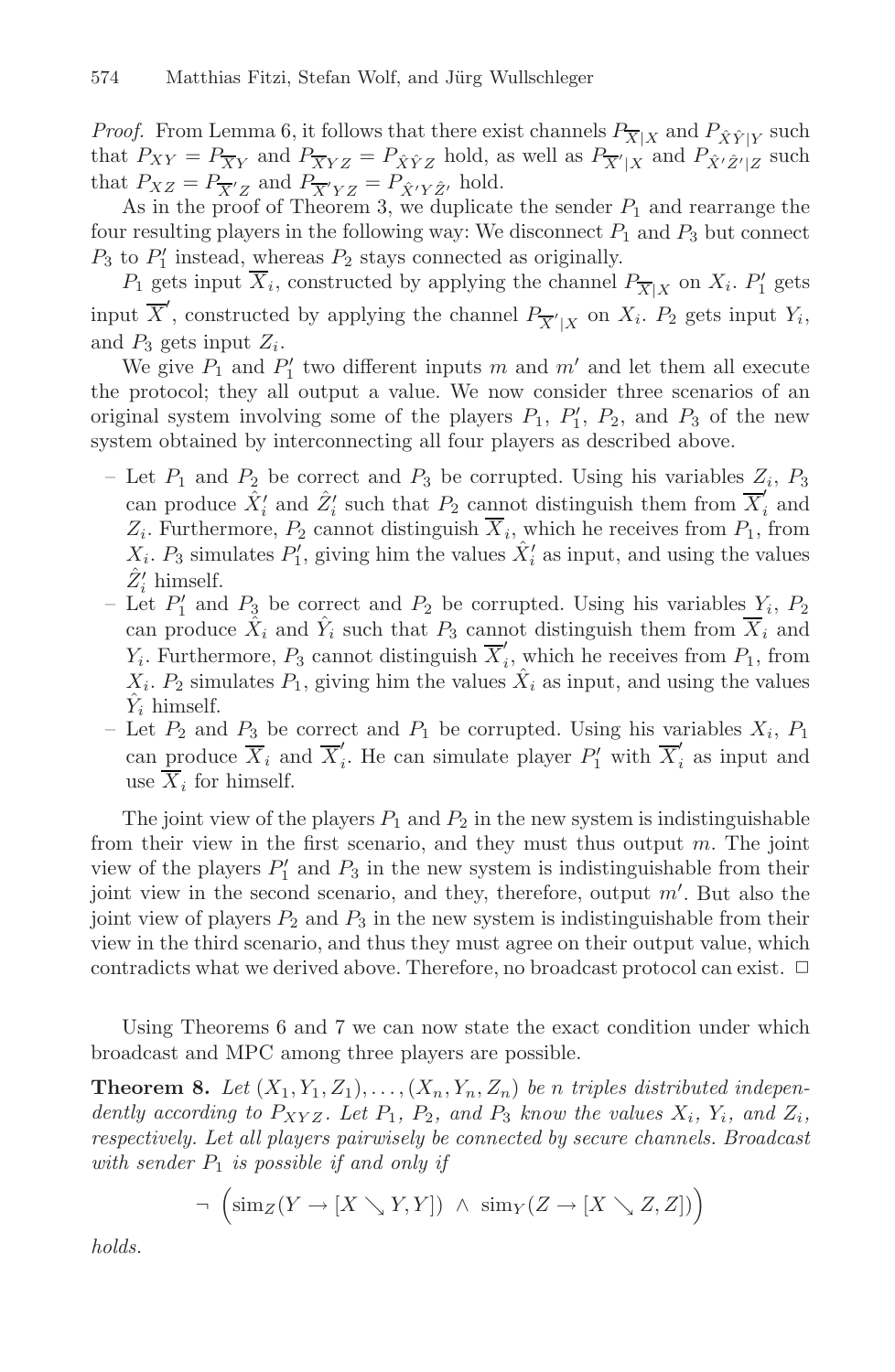**Corollary 4.** Let  $(X_1, Y_1, Z_1), \ldots, (X_n, Y_n, Z_n)$  be *n* triples distributed indepen*dently according to*  $P_{XYZ}$ *. Let*  $P_1$ *,*  $P_2$ *, and*  $P_3$  *know the values*  $X_i$ *,*  $Y_i$ *, and*  $Z_i$ *, respectively. Let all players pairwisely be connected by secure channels.*

*Broadcast with sender*  $P_1$  *is possible if and only if* 

$$
\neg \left( (X \searrow Y) \longleftrightarrow Y \longleftrightarrow Z \quad \wedge \quad (X \searrow Z) \longleftrightarrow Z \longleftrightarrow Y \right)
$$

*holds.*

**Lemma 7.** *Given three players* P1*,* P2*, and* P3*, connected pairwisely by secure channels and additionally by broadcast channels from*  $P_1$  *to*  $\{P_2, P_3\}$  *and from*  $P_2$  *to*  $\{P_1, P_3\}$  *(but no other primitive such as a PSS among the players). Then broadcast from*  $P_3$  *to*  $\{P_1, P_2\}$  *is impossible.* 

*Proof.* This follows from a generalization of the proof in [14], where only pairwise channels are assumed.  $\Box$ 

**Theorem 9.** Let  $(X_1, Y_1, Z_1), \ldots, (X_n, Y_n, Z_n)$  be *n* triples distributed indepen*dently according to*  $P_{XYZ}$ *. Let*  $P_1$ *,*  $P_2$ *, and*  $P_3$  *know the values*  $X_i$ *,*  $Y_i$ *, and*  $Z_i$ *, respectively. Let all players pairwisely be connected by secure channels.*

*Broadcast with arbitrary sender as well as general multi-party computation secure against one corrupted player are possible if and only if*

$$
\neg \left( \operatorname{sim}_Z(Y \to [X \searrow Y, Y]) \quad \wedge \quad \operatorname{sim}_Y(Z \to [X \searrow Z, Z]) \right) \quad \wedge
$$
  

$$
\neg \left( \operatorname{sim}_X(Z \to [Y \searrow Z, Z]) \quad \wedge \quad \operatorname{sim}_Z(X \to [Y \searrow X, X]) \right) \quad \wedge
$$
  

$$
\neg \left( \operatorname{sim}_X(Y \to [Z \searrow Y, Y]) \quad \wedge \quad \operatorname{sim}_Y(X \to [Z \searrow X, X]) \right)
$$

*holds.*

*Proof.* The condition is sufficient for the possibility of broadcast because of Theorem 8 and Lemma 7. The achievability of multi-party computation then follows from [1, 26, 10]. Furthermore, since broadcast is a special case of multi-party computation, the impossibility of broadcast immediately implies the impossibility of MPC.

**Corollary 5.** Let  $(X_1, Y_1, Z_1), \ldots, (X_n, Y_n, Z_n)$  be *n* triples distributed indepen*dently according to*  $P_{XYZ}$ *. Let*  $P_1$ *,*  $P_2$ *, and*  $P_3$  *know the values*  $X_i$ *,*  $Y_i$ *, and*  $Z_i$ *respectively. Let all players pairwisely be connected by secure channels.*

*Broadcast with arbitrary sender as well as general multi-party computation secure against one corrupted player are possible if and only if*

$$
\neg \left( (X \searrow Y) \longleftrightarrow Y \longleftrightarrow Z \land (X \searrow Z) \longleftrightarrow Z \longleftrightarrow Y \right) \land \n\neg \left( (Y \searrow Z) \longleftrightarrow Z \longleftrightarrow X \land (Y \searrow X) \longleftrightarrow X \longleftrightarrow Z \right) \land \n\neg \left( (Z \searrow Y) \longleftrightarrow Y \longleftrightarrow X \land (Z \searrow X) \longleftrightarrow X \longleftrightarrow Y \right)
$$

*holds.*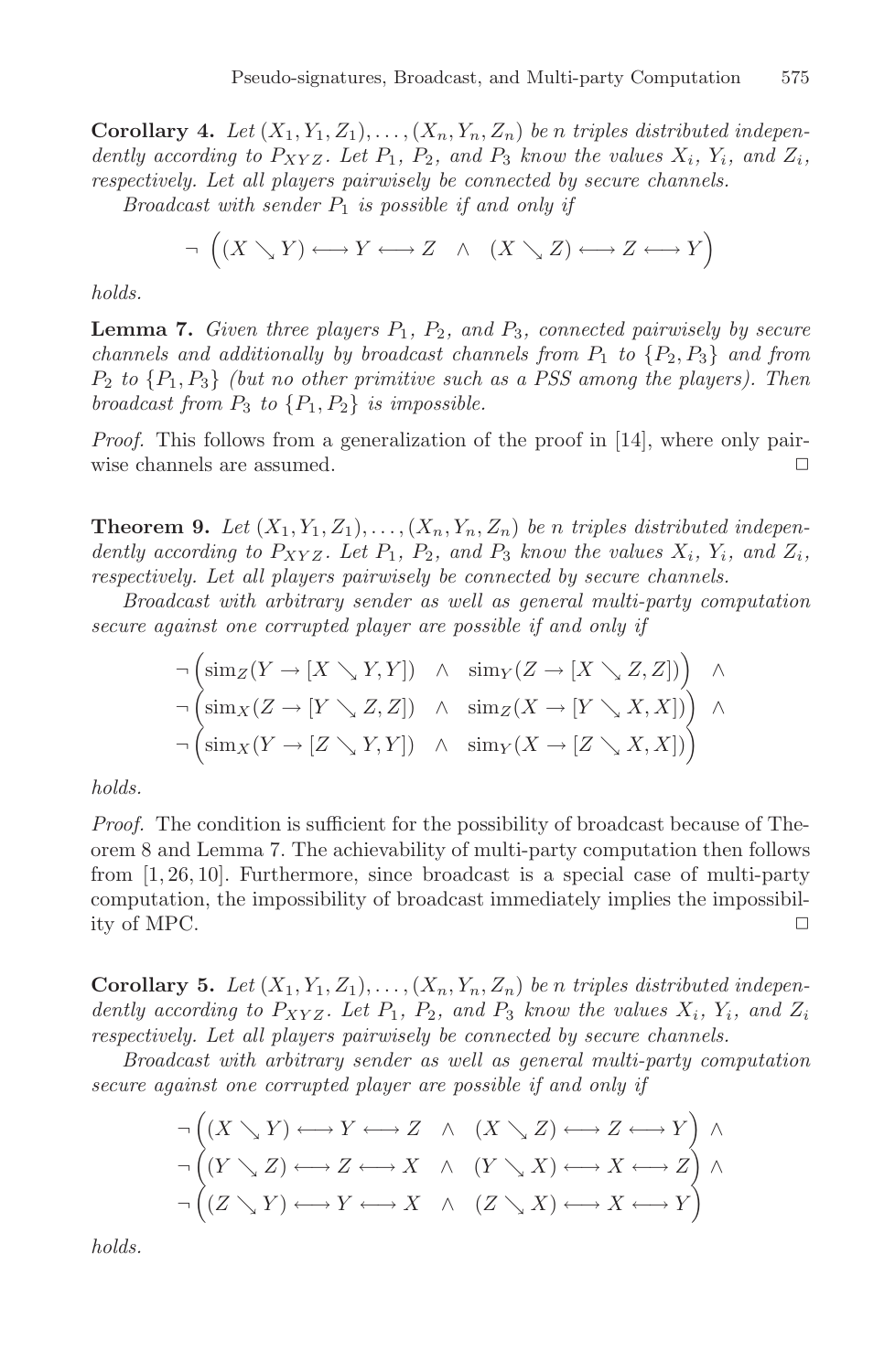#### **4.2 The Case of More than Three Players**

**Corollary 6.** Let  $P_1, \ldots, P_n$  be *n* players. Let all players pairwisely be con*nected by secure channels. Furthermore, let every triple of players*  $(P_i, P_j, P_k)$ *have enough independent realizations of*  $X^i$ ,  $X^j$ , and  $X^k$ , respectively, such that  $either \ \n\lim_{X^k} (X^j \to [X^i \setminus X^j, X^j]) \ \n\text{or} \ \n\lim_{X^j} (X^k \to [X^i \setminus X^k, X^k]) \ \n\text{does not}$ *hold. Then broadcast and multi-party computation unconditionally secure against* t < n/2 *corrupted players are achievable.*

*Proof.* From Theorem 9, it follows that any triple of players can execute a broadcast protocol. Using the protocol from [17], broadcast for n players tolerating  $t < n/2$  corrupted players can be achieved. Using [1, 26, 10], a protocol for unconditional MPC can be constructed that can tolerate  $t < n/2$  corrupted players.  $\Box$ 

# **5 Concluding Remarks**

In the model of unconditional security, we have completely characterized the possibility of pseudo-signatures, broadcast, and secure multi-party computation among three players having access to certain correlated pieces of information. Interestingly, this condition is closely related to a property called (non-) simulatability previously studied in an entirely different context, namely informationtheoretic secret-key agreement.

As a consequence of this result, we gave a new, weaker condition for the possibility of achieving unconditional broadcast between n players and any minority of cheaters and, hence, general multi-party computation under the same conditions.

# **Acknowledgments**

The first author was supported by the Packard Foundation and the second and the third author by Canada's NSERC.

# **References**

- 1. Donald Beaver. Multiparty protocols tolerating half faulty processors. In *Advances in Cryptology: CRYPTO '89*, volume 435 of *Lecture Notes in Computer Science*, pages 560–572. Springer-Verlag, 1989.
- 2. Michael Ben-Or, Shafi Goldwasser, and Avi Wigderson. Completeness theorems for non-cryptographic fault-tolerant distributed computation. In *Proceedings of the 20th Annual ACM Symposium on Theory of Computing (STOC '88)*, pages 1–10. Springer-Verlag, 1988.
- 3. Richard E. Blahut. *Principles and practice of information theory*. Addison-Wesley, Reading, MA, 1988.
- 4. Jurjen Bos and Bert den Boer. Detection of disrupters in the DC protocol. In *Advances in Cryptology: EUROCRYPT '89*, volume 434 of *Lecture Notes in Computer Science*, pages 320–327. Springer-Verlag, 1990.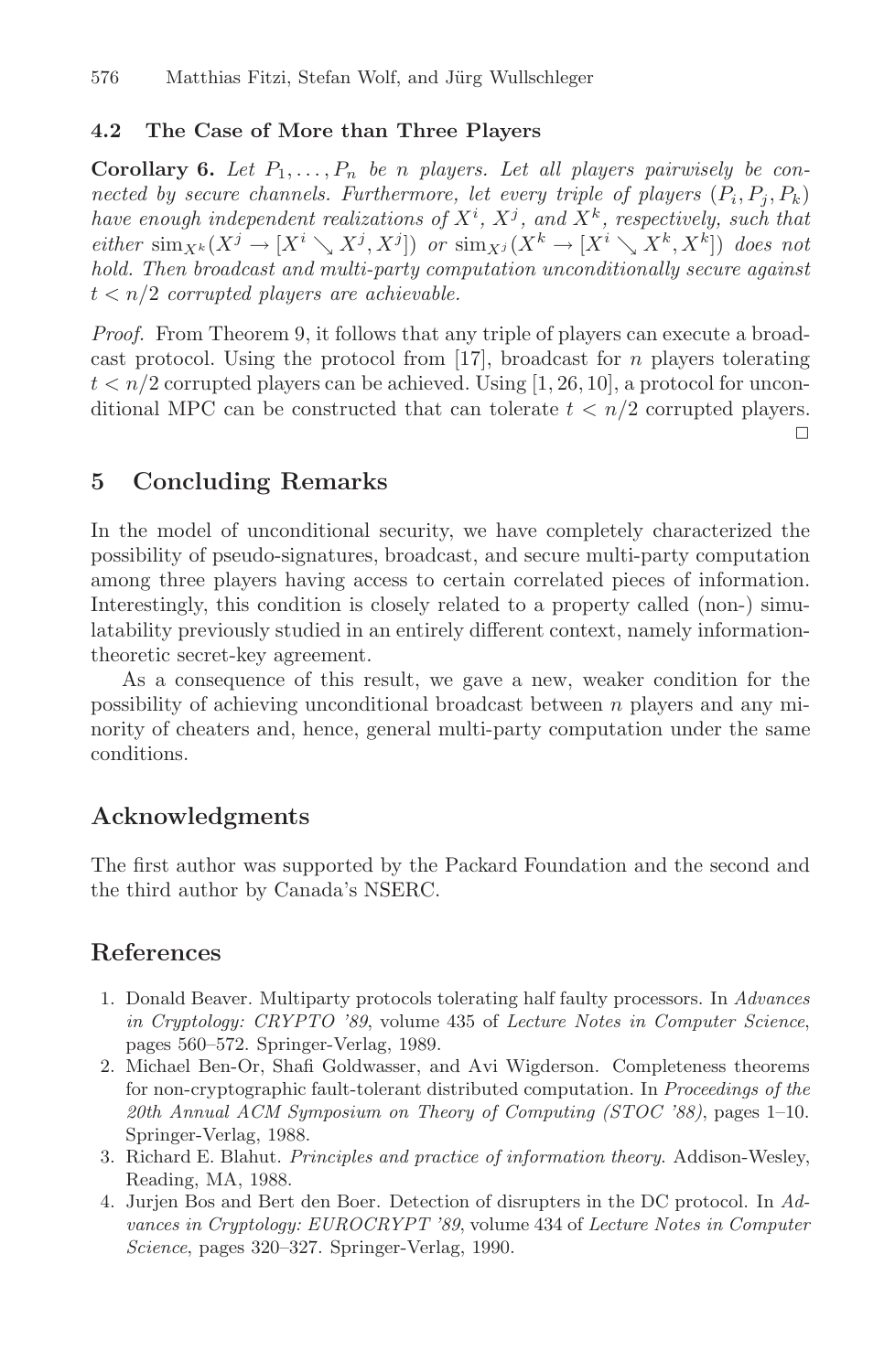- 5. David Chaum. The Dining Cryptographers Problem: Unconditional sender and recipient untraceability. *Journal of Cryptology*, 1(1):65–75, 1988.
- 6. David Chaum, Claude Crépeau, and Ivan Damgård. Multiparty unconditionally secure protocols (extended abstract). In *Proceedings of the 20th Annual ACM Symposium on Theory of Computing (STOC '88)*, pages 11–19. ACM Press, 1988.
- 7. David Chaum and Sandra Roijakkers. Unconditionally-secure digital signatures. In *Advances in Cryptology: CRYPTO '90*, volume 537 of *Lecture Notes in Computer Science*, pages 206–214. Springer-Verlag, 1990.
- 8. Richard Cleve. Limits on the security of coin flips when half the processors are faulty. In *ACM Symposium on Theory of Computing (STOC '86)*, pages 364–369, ACM Press, 1986.
- 9. Thomas M. Cover and Joy A. Thomas. *Elements of Information Theory*. Wiley-Interscience, New York, USA, 1991.
- 10. Ronald Cramer, Ivan Damgård, Stefan Dziembowski, Martin Hirt, and Tal Rabin. Efficient multiparty computations secure against an adaptive adversary. In *Advances in Cryptology: EUROCRYPT '99*, volume 1592 of *Lecture Notes in Computer Science*, pages 311–326. Springer-Verlag, 1999.
- 11. Whitfield Diffie and Martin Hellman. New directions in cryptography. *IEEE Transactions on Information Theory*, IT-22(6):644–654, 1976.
- 12. Danny Dolev and H. Raymond Strong. Polynomial algorithms for multiple processor agreement. In *Proceedings of the 14th Annual ACM Symposium on Theory of Computing (STOC '82)*, pages 401–407, 1982.
- 13. Danny Dolev and H. Raymond Strong. Authenticated algorithms for Byzantine agreement. *SIAM Journal on Computing*, 12(4):656–666, 1983.
- 14. Michael J. Fischer, Nancy A. Lynch, and Michael Merritt. Easy impossibility proofs for distributed consensus problems. *Distributed Computing*, 1:26–39, 1986.
- 15. Matthias Fitzi, Nicolas Gisin, and Ueli Maurer. Quantum solution to the Byzantine agreement problem. *Physical Review Letters*, 87(21):7901–1–7901–4, 2001.
- 16. Matthias Fitzi, Nicolas Gisin, Ueli Maurer, and Oliver von Rotz. Unconditional Byzantine agreement and multi-party computation secure against dishonest minorities from scratch. In *Advances in Cryptology: EUROCRYPT '02*, volume 2332 of *Lecture Notes in Computer Science*, pages 482–501. Springer-Verlag, 2002.
- 17. Matthias Fitzi and Ueli Maurer. From partial consistency to global broadcast. In *32nd Annual Symposium on Theory of Computing, STOC '00*, pages 494–503. ACM, 2000.
- 18. Oded Goldreich, Silvio Micali, and Avi Wigderson. How to play any mental game. In *Proceedings of the 19th Annual ACM Symposium on Theory of Computing (STOC '87)*, pages 218–229. ACM Press, 1987.
- 19. Leslie Lamport. Constructing digital signatures from a one-way function. Technical Report SRI-CSL-98, SRI International Computer Science Laboratory, 1979.
- 20. Leslie Lamport, Robert Shostak, and Marshall Pease. The Byzantine generals problem. *ACM Transactions on Programming Languages and Systems*, 4(3):382– 401, 1982.
- 21. Ueli Maurer. Secret key agreement by public discussion. *IEEE Transaction on Information Theory*, 39(3):733–742, 1993.
- 22. Ueli Maurer. Information-theoretically secure secret-key agreement by NOT authenticated public discussion. In *Advances in Cryptology: EUROCRYPT '97*, volume 49 of *Lecture Notes in Computer Science*, pages 209–225. Springer-Verlag, 1997.